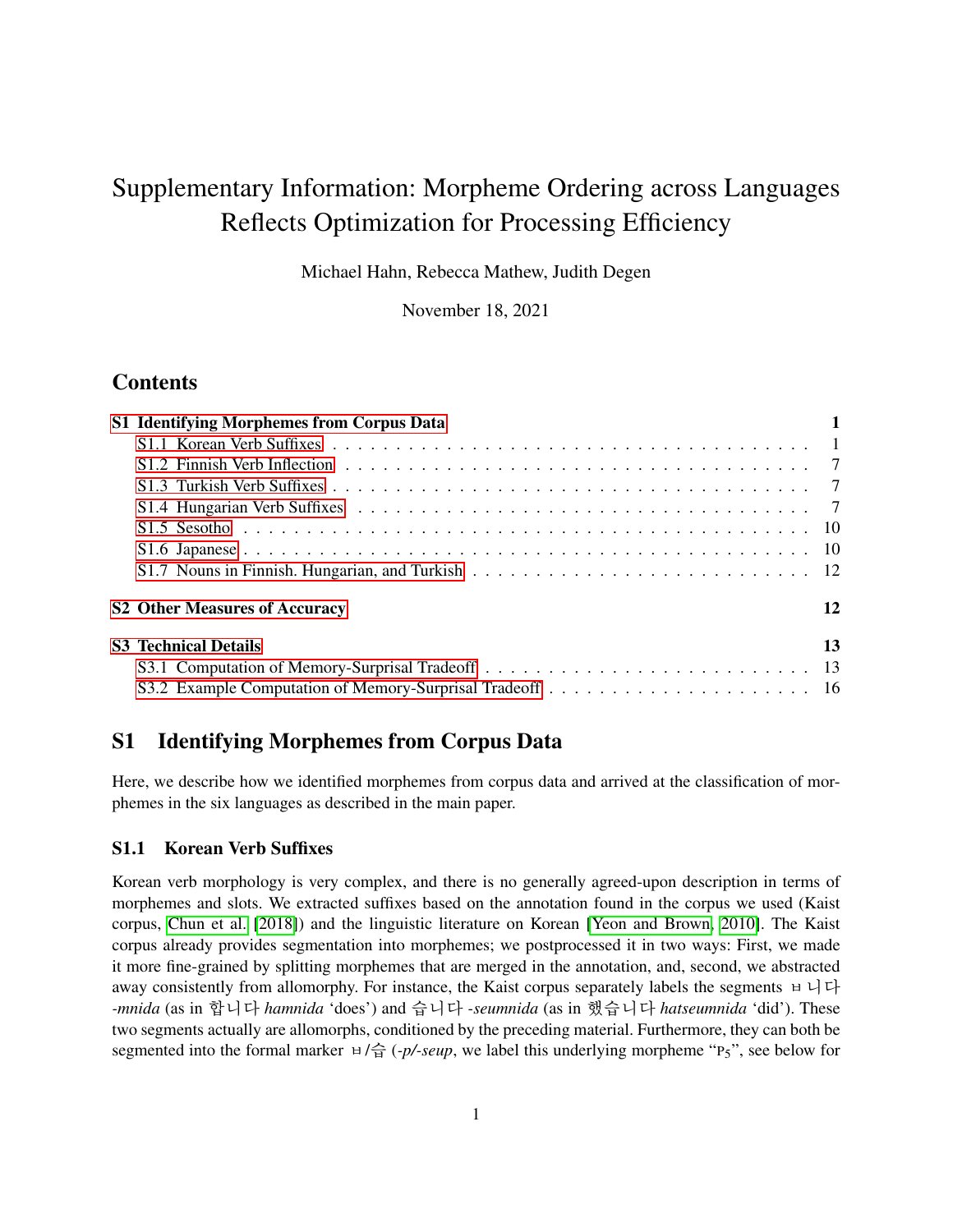this notation), and the mood markers  $\cup$  (*-ni*, our NI<sub>6</sub>) and  $\cup$  (*-da*, our DA<sub>7</sub>). We therefore transform both segments into the abstract morpheme sequence  $P_5-NI_6-DA_7$  (see below for this notation). We then partitioned the resulting morphemes into slots that make it possible to consistently describe the ordering of all forms encountered in the corpus. We indexed morphemes by a small-caps representation of a stylized phonological representation (such as P for  $- \frac{1}{\Theta}$  $- \frac{1}{\Theta}$  $- \frac{1}{\Theta}$  -*p/seup*),<sup>1</sup> with a subscript indicating their slot (such as P<sub>5</sub>-NI<sub>6</sub>-DA<sub>7</sub>). With this procedure, we identified the slots described below:

- 1. Root
- 2. Derivation: The two derivational suffixes are *ha* ([\[Yeon and Brown, 2010,](#page-18-1) 4.1.2]) and the predicative *i*, whose function is similar to that of a copula [\[Yeon and Brown, 2010,](#page-18-1) 4.1.4].
- 3. Honorific SI<sup>3</sup> [\[Yeon and Brown, 2010,](#page-18-1) 4.3.2, 4.4.1]
- 4. Tense/Aspect suffixes include -ESS<sub>4</sub> for past [\[Yeon and Brown, 2010,](#page-18-1) 4.5.1.1], -ESSESS<sub>4</sub> for remote past [\[Yeon and Brown, 2010,](#page-18-1) 4.5.1.2],  $-GET_4$  for future [Yeon and Brown, 2010, 4.5.2.1]
- 5. Formality P<sup>5</sup> (allomorphs include -*p*-, -*m*-, -*seum*-, [\[Yeon and Brown, 2010,](#page-18-1) 4.3.2])
- 6. Mood 1: We partition Mood suffixes into two slots, as these can be combined into strings of combined mood suffixes. Frequent elements of the Mood I slot are  $-N<sub>6</sub>$ ,  $-N<sub>16</sub>$ . [\[Yeon and Brown, 2010,](#page-18-1) 4.3.2].
- 7. Mood II: Frequent elements of the Mood II slot are declarative -DA7- [\[Yeon and Brown, 2010,](#page-18-1) 4.3.2], command -RA-, interrogative -KA-, the suffix -JI [\[Yeon and Brown, 2010,](#page-18-1) 4.2.2-3], and informal -EO7-.
- 8. Connective endings, such as -GE8, --SE8, and many others
- 9. Polite -YO<sup>9</sup>
- 10. Nominalizers, such as  $-GI<sub>10</sub>$  [\[Yeon and Brown, 2010,](#page-18-1) 2.2].

We show morphemes occurring at least 50 times in slots 2-8 in Figure [S1.](#page-2-0) We do not provide the list of the (very numerous) conjunctive and nominalizing suffixes as these are not the focus of the typological generalization that we are interested in. Additional morphemes that do not fit into any of the slots and occur less than 50 times are placed into an UNKNOWN slot.

Next, we illustrate how our segmentation corresponds to commonly described paradigms. First, in Table [S2,](#page-3-0) we describe the correspondence to the speech style system described by [\[Yeon and Brown, 2010,](#page-18-1) 4.3.2]. Second, in Tables [S3–](#page-4-0)[S5,](#page-5-0) we show an illustrative paradigm for the verb 하다 *hada* 'to do' as de-scribed in Wiktionary<sup>[2](#page-1-1)</sup>, which covers some of the affixes in slots  $4-7$ . In Table [S6,](#page-6-3) we show the part of the paradigm of the verb *ida* 'to be' corresponding to Table [S3](#page-4-0) (the other parts of the paradigm are analogous to those of *hada*). Note that none of these paradigms constitute exhaustive lists of all forms of these verbs; instead, they represent commonly used forms in a systematic paradigmatic representation. We show these in order to illustrate how commonly used forms map onto morpheme sequences.

<span id="page-1-0"></span> $<sup>1</sup>$ These transcriptions are purely conventional, we do not intend these to correspond to a theory of how underlying phonological</sup> forms are realized as surface phone strings.

<span id="page-1-1"></span><sup>&</sup>lt;sup>2</sup>Selection of forms and labeling of rows and columns in Tables [S3–](#page-4-0)[S6](#page-6-3) are from https://en.wiktionary.org/wiki/하다 and https://en.wiktionary.org/wiki/있다 (retrieved September 16, 2020).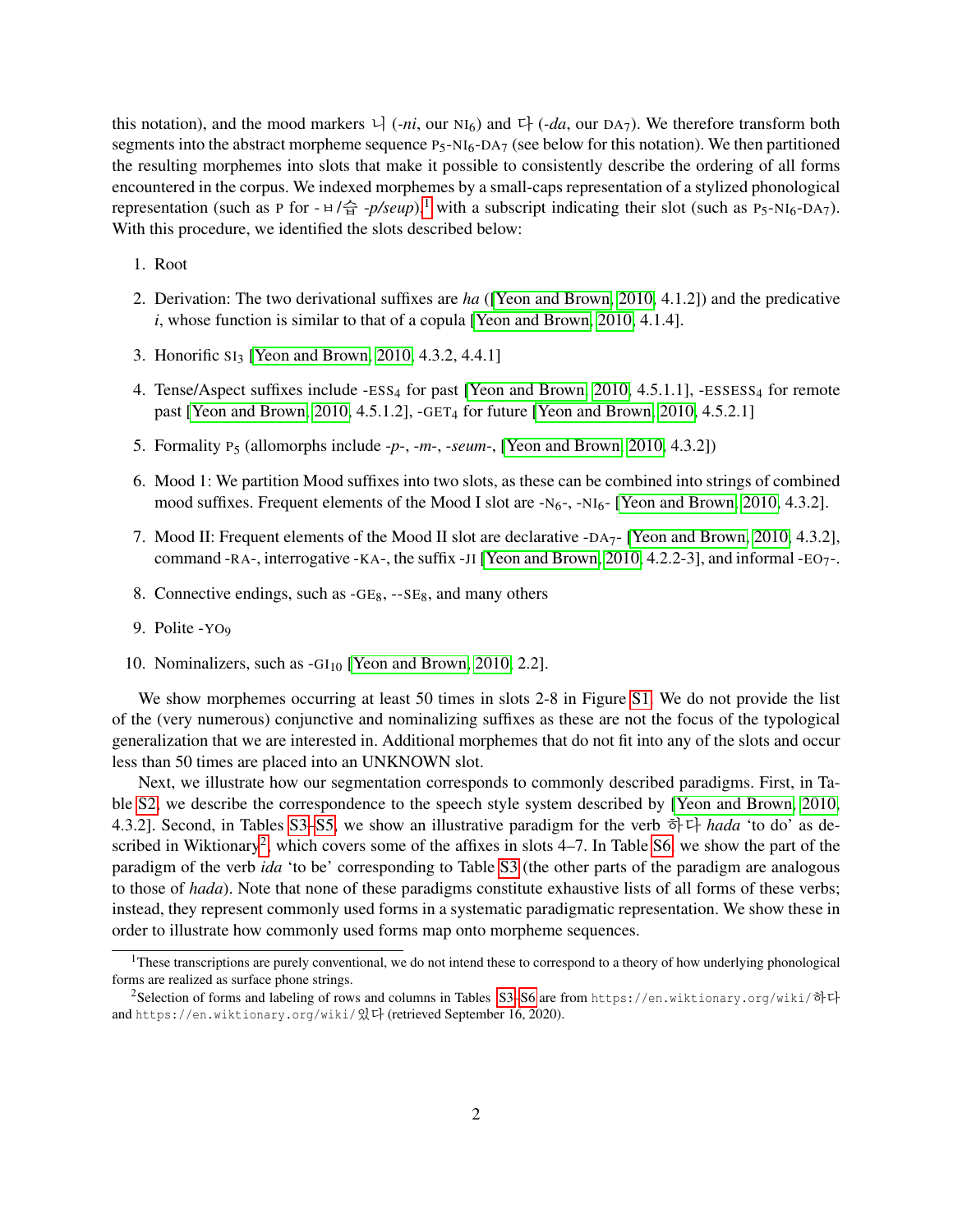| Slot       | Morphs  | <b>Short</b>        | Description               | Citation                                      |
|------------|---------|---------------------|---------------------------|-----------------------------------------------|
| Derivation | 하       | HA <sub>2</sub>     |                           | [Yeon and Brown, 2010, 4.1.2]                 |
|            | $\circ$ | I <sub>2</sub>      |                           | [Yeon and Brown, 2010, 4.1.4]                 |
| Honorific  | 시       | SI <sub>3</sub>     |                           | [Yeon and Brown, 2010, 4.3.2, 4.4.1]          |
| Tense/Asp. | 었었      | ESSESS <sub>4</sub> |                           | [Yeon and Brown, 2010, 4.5.1.2]               |
|            | 겠       | GET <sub>4</sub>    | assertive                 | [Yeon and Brown, 2010, 4.5.2.1]               |
|            | ᆻ       | ESS <sub>4</sub>    | past                      | [Yeon and Brown, 2010, 4.5.1.1]               |
| Formality  | 日       | P <sub>5</sub>      | formal-polite             | [Yeon and Brown, 2010, 4.3.2]                 |
| Mood 1     | 리       | RI <sub>6</sub>     |                           |                                               |
|            | 니       | NI <sub>6</sub>     | See Table S3              | [Yeon and Brown, 2010, 4.3.2]                 |
|            | 乚       | N <sub>6</sub>      | See Table S3              |                                               |
| Mood 2     | 시다      | SIDA <sub>7</sub>   | Hortative, formal, polite |                                               |
|            | 어       | EO <sub>7</sub>     | Indicative, informal      |                                               |
|            | 자       | JA <sub>7</sub>     | Hortative                 | [Yeon and Brown, 2010, 4.3.6.3]               |
|            | 소       | SO <sub>7</sub>     | See Table S <sub>2</sub>  |                                               |
|            | ㄹ까      | LKKA7               | Interrogative             | [Yeon and Brown, 2010, 8.9]                   |
|            | 오       | O <sub>7</sub>      | See Table S <sub>2</sub>  |                                               |
|            | 지       | JI7                 |                           | [Yeon and Brown, 2010, 4.2.2-3]               |
|            | 까       | KA <sub>7</sub>     | Interrogative             | [Yeon and Brown, 2010, 4.3.4, p. 175; p. 183] |
|            | 라       | RA <sub>7</sub>     | command                   | [Yeon and Brown, 2010, 4.3.6.4]               |
|            | 다       | DA <sub>7</sub>     | Declarative               | [Yeon and Brown, 2010, 4.3.2]                 |
| Polite     | 요       | YO <sub>9</sub>     | See Table S2              |                                               |

<span id="page-2-0"></span>Table S1: Frequent Korean verb suffixes in slots 1-8. The first column describes the nine slots. Second column: Representation of one allomorph in Hangul. Third column: Identifier.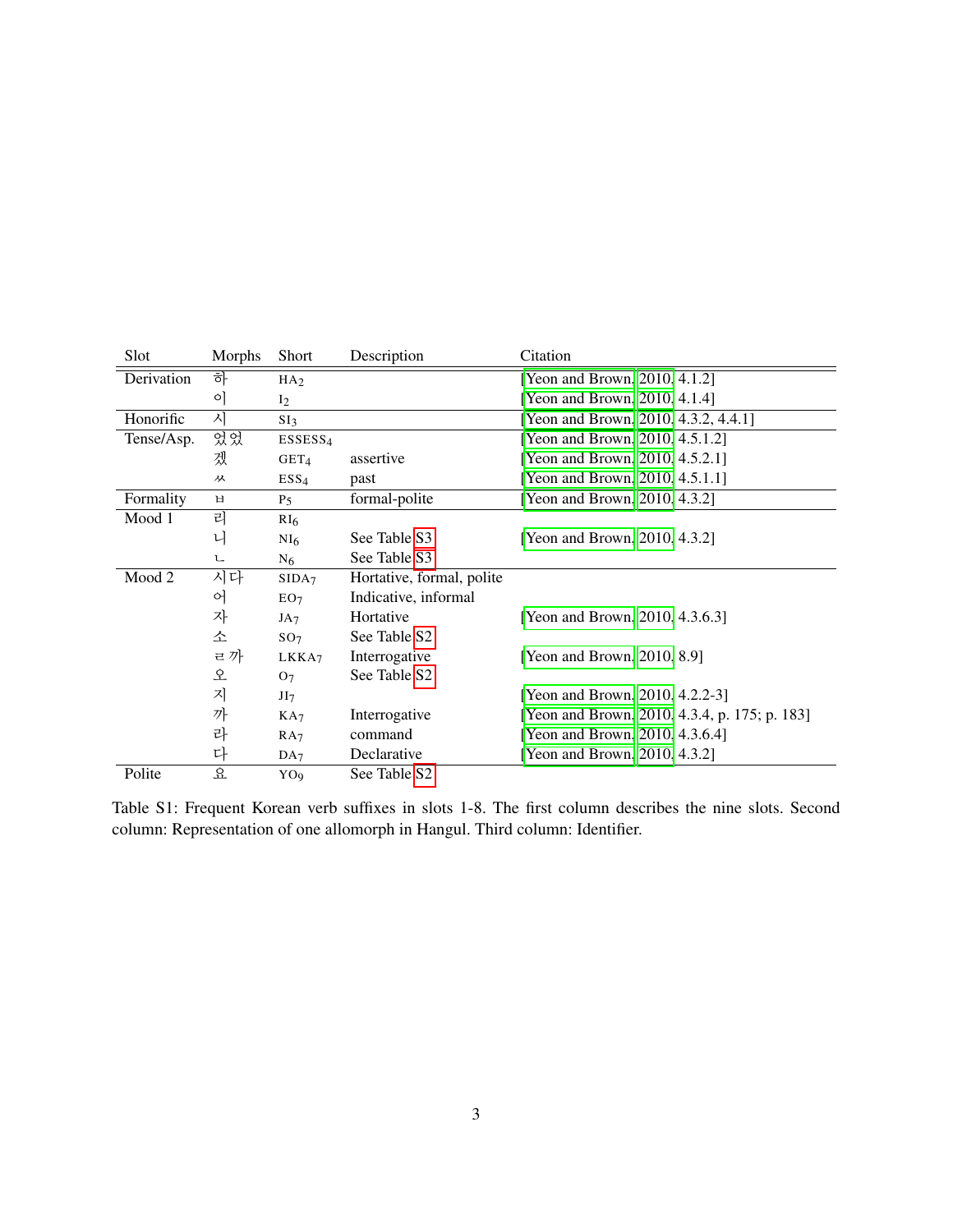|             | Statement                | Question         | Command           | Proposal        |  |  |
|-------------|--------------------------|------------------|-------------------|-----------------|--|--|
| Formal      | ㅂ니다                      | ㅂ니까              | 지-ㅂ-지오            | 지-ㅂ-지다          |  |  |
|             | -mnida                   | -mnikka          | -sipsio           | -sipsida        |  |  |
|             | $-P_5-NI_6-DA_7$         | $-P5-NI6-KKA7$   | $-SI_3-P_5-SIO_7$ | $-SI3-P5-SIDA7$ |  |  |
| Polite      |                          | 아/어/요            |                   |                 |  |  |
|             |                          | -a/eoyo          |                   |                 |  |  |
|             |                          | $-EO_7 - YO_9$   |                   |                 |  |  |
| Semi-Formal | 오/소                      |                  | 오                 | -ㅂ-지다           |  |  |
|             | $-o/so$                  |                  | $-0$              | -p-sida         |  |  |
|             | $-O_7$ /-SO <sub>7</sub> |                  | $-07$             | $-P5-SIDA7$     |  |  |
| Familiar    | 네                        | 나/는가             | 게                 | 세               |  |  |
|             | -ne                      | -na/neunka       | $-ge$             | -se             |  |  |
|             | $-NE7$                   | $-NA_7/NEUNKA_7$ | $-GE_8$           | $-SE8$          |  |  |
| Intimate    |                          | 아/어              |                   |                 |  |  |
|             | -a/eo                    |                  |                   |                 |  |  |
|             | $-EO7$                   |                  |                   |                 |  |  |
| Plain       | 다                        | (느)냐             | 라                 | 자               |  |  |
|             | -da                      | -(neu)nya        | -ra               | -ja             |  |  |
|             | $-DA7$                   | $-NYA7$          | $-RA7$            | $-JA7$          |  |  |

<span id="page-3-0"></span>Table S2: Correspondence between our morpheme segmentation and the speech style system described by [\[Yeon and Brown, 2010,](#page-18-1) 4.3.2]. In each cell, we provide the Hangul ending given by [\[Yeon and Brown,](#page-18-1) [2010\]](#page-18-1), a transliteration, and a representation in terms of underlying morphemes.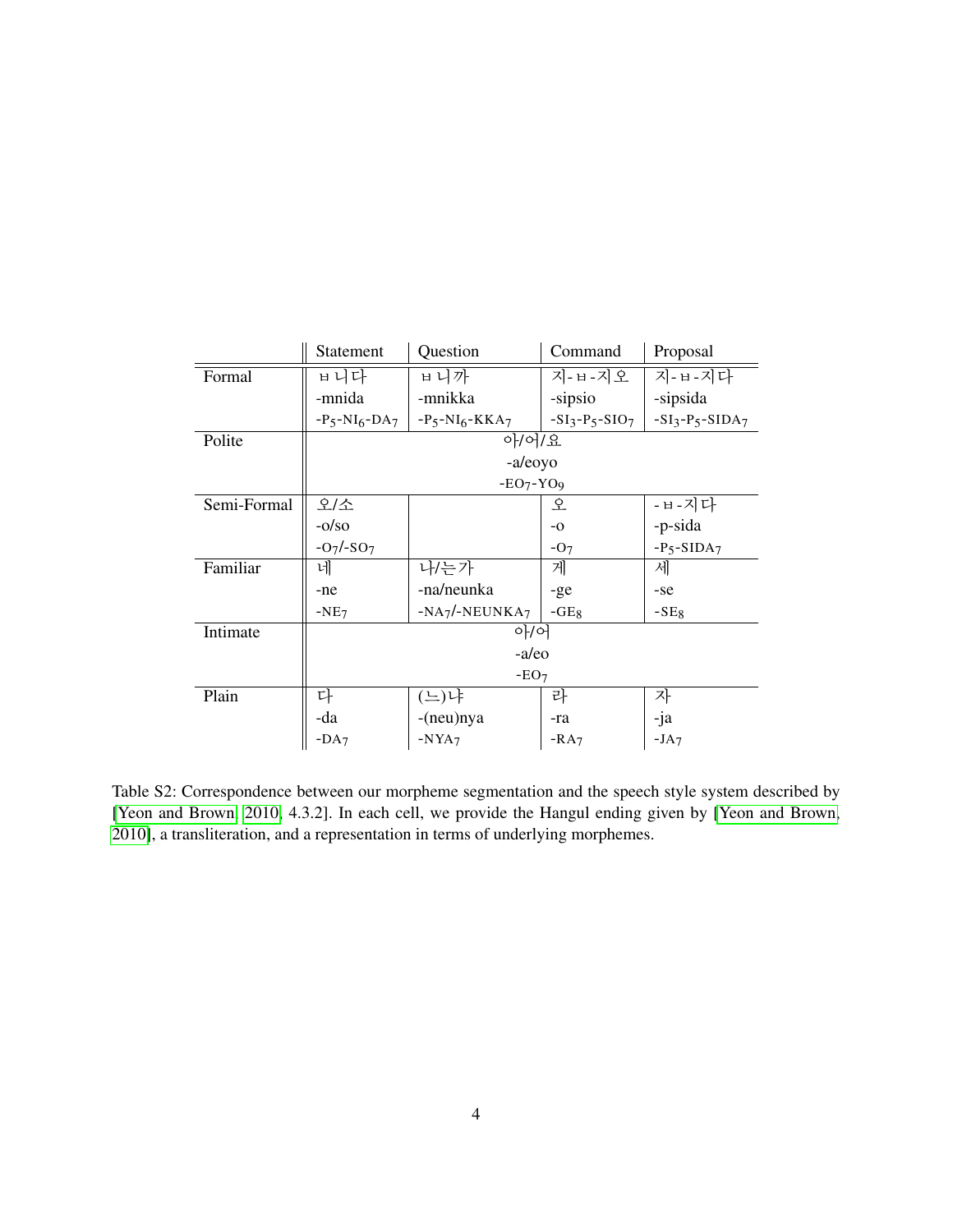|               |          | Formal non-polite | Informal non-polite | Informal polite    | Formal polite                                                                  |
|---------------|----------|-------------------|---------------------|--------------------|--------------------------------------------------------------------------------|
|               |          | 한다                | 해                   | 해요                 | 합니다                                                                            |
|               | Non-past | handa             | hae                 | haeyo              | hamnida                                                                        |
|               |          | $-N6-DA7$         | $-EO7$              | $-EO_7 - YO_9$     | $-P_5-NI_6-DA_7$                                                               |
| Indicative    |          | 하+ㄴ다              | 하+어                 | 하+어+요              | 하+ㅂ니다                                                                          |
|               |          | $px+ef$           | pvg+ecs             | pvg+ef+jxf         | pvg+ef                                                                         |
|               |          | 했다                | 했어                  | 했어요                | 했습니다                                                                           |
|               | Past     | haet-da           | haesseo             | haesseoyo          | haetseumnida                                                                   |
|               |          | $-ESS4-DA7$       | $-ESS4-EO7$         | $-ESS4-EO7-YO9$    | $-ESS4-P5-NI6-DA7$                                                             |
|               |          | 하+었+다             | 하+었+어               | 하+었+어+요            | 하+었+습니다                                                                        |
|               |          | ncpa+xsv+ep+ef    | $px+ep+ef$          | $px+ep+ef+jxf$     | pvg+ep+ef                                                                      |
|               |          | 하느냐               | 해                   | 해요                 | 합니까                                                                            |
|               | Non-past | haneunya          | hae                 | haeyo              | hamnikka                                                                       |
| Interrogative |          | $-NYA7$           | $-EO7$              | $-EO_7 - YO_9$     | $-P_5-NI_6+KKA_7$                                                              |
|               |          | 하+느냐              |                     |                    | 하+ㅂ니까                                                                          |
|               |          | $px+ef$           |                     |                    | $px+ef$                                                                        |
|               |          | 했느냐               | 했어                  | 했어요                | 했습니까                                                                           |
|               | Past     | ha-n-neunya       | hae-sseo            | hae-sseo-yo        | haetseumnikka                                                                  |
|               |          | $-ESS4-NYA7$      | $-ESS4-EO7$         | $-ESS4-EO7-YO9$    | $-ESS4-P5-NI6-KKA7$                                                            |
|               |          | 하+었+느냐            | 하+었+어               | 하+었+어+요            | 하+었+습니까                                                                        |
|               |          | +ep+ef            | +ep+ef              | $px+ep+ef+jxf$     | pvg+ep+ef                                                                      |
| Hortative     |          | 하자                | 해                   | 해요                 | 합시다                                                                            |
|               |          | haja              | hae                 | haeyo              | hapsida                                                                        |
|               |          | $-JA7$            | $-EO7$              | $-EO_7 - YO_9$     | $-P5-SIDA7$                                                                    |
|               |          | +자                |                     | 하+어+요              | 하+ㅂ시다                                                                          |
|               |          | $+ef$             |                     | pvg+ef+jxf         | ef                                                                             |
| Imperative    |          | 해라, 하여라           | 해                   | 해요                 | 합시오                                                                            |
|               |          | haera, hayeora    | hae                 | haeyo              | hapsio                                                                         |
|               |          | $-RA7$            | $-EO7$              | $-EO_7 - YO_9$     | $-P_5-SI_3O$                                                                   |
|               |          | 하+어라, 하+어라        |                     |                    | +ㅂ시오                                                                           |
|               |          | pvg+ef, pvg+ef    |                     |                    | $+ef$                                                                          |
| Assertive     |          | 하겠다               | 하겠어                 | 하겠어요               | 하겠습니다                                                                          |
|               |          | hagetda           | hagesseo            | hagesseoyo         | hagetseumnida                                                                  |
|               |          | $-GET_4-DA_7$     | $-GET_4-EO_7$       | $-GET_4-EO_7-YO_9$ | GET <sub>4</sub> -P <sub>5</sub> -N <sub>I6</sub> -D <sub>A</sub> <sub>7</sub> |
|               |          | 하+겠+다             | 하+겠+어               | 하+겠+어+요            | 하+겠+습니다                                                                        |
|               |          | $px+ep+ef$        | pvg+ep+ef           | pvg+ep+ef+jxf      | pvg+ep+ef                                                                      |

<span id="page-4-0"></span>Table S3: Selected forms of *hada* 'to do' (see text for further information). In each cell, we provide Hangul and transliterated (e.g., handa) forms, a representation in terms of underlying morphemes (e.g.,  $-N_6-DA_7$ ), and – where available – how the form is segmented in the Kaist corpus (e.g., px+ef).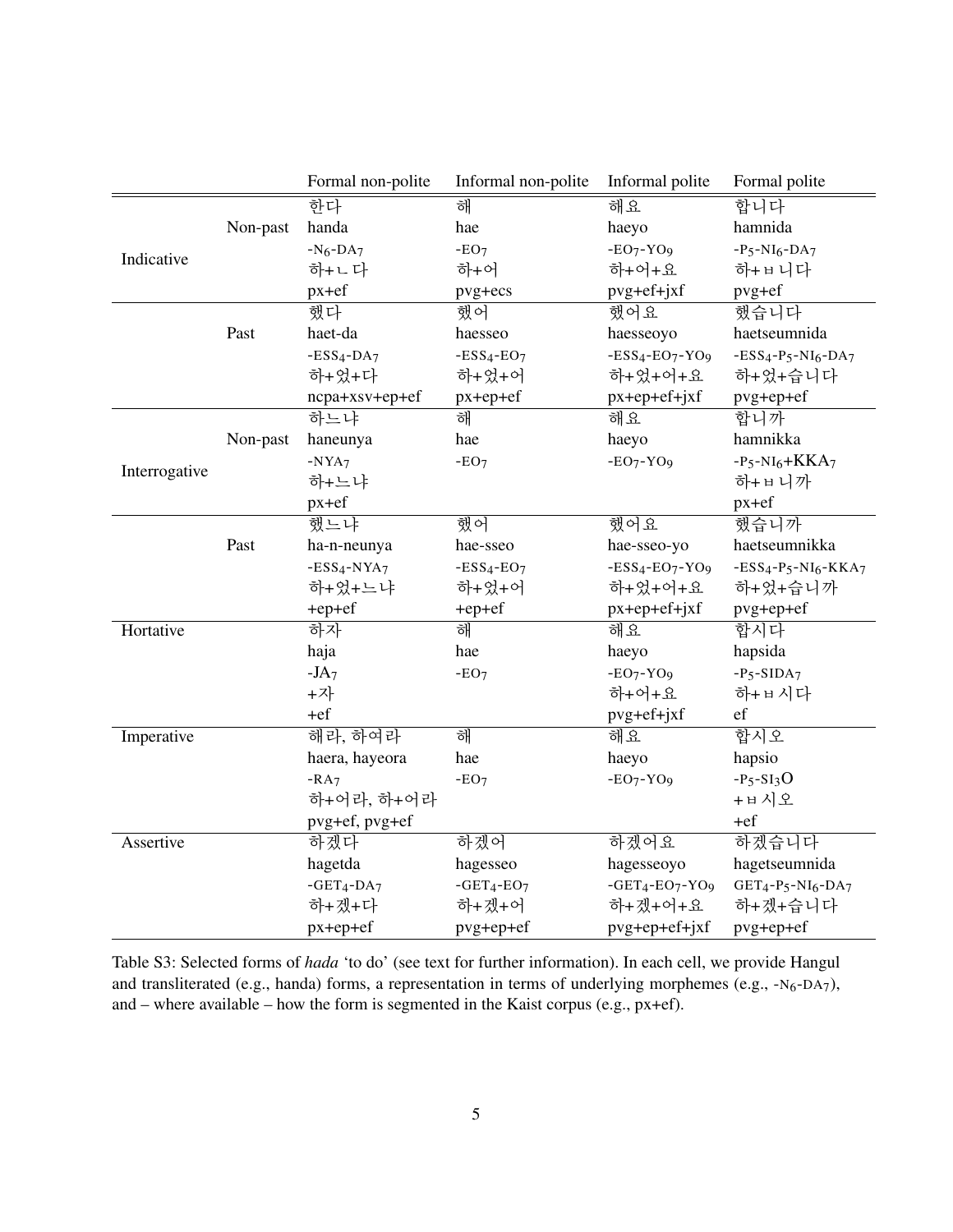|              | Formal non-polite | Informal non-polite  | Informal polite | Formal polite |
|--------------|-------------------|----------------------|-----------------|---------------|
| Cause/Reason | 해                 | 해서, 하여서              | 하니              | 하니까           |
|              | hae               | haeseo, hayeoseo     | hani            | hanikka       |
|              | $-EO7$            | $-EOSEOs$            | $-NI_8$         | $-NIKKA8$     |
|              |                   | 하+어서, 하+어서           | 하+니             | 하+니까          |
|              |                   | pvg+ecs, xsm+ecs     | pvg+ecs         | $x$ sm+ef     |
| Contrast     | 하지만               | 하는데                  | 하더니             |               |
|              | hajiman           | haneunde             | haedoni         |               |
|              | $-JIMAN_8$        | -NEUNDE <sub>8</sub> | $-DEONI_8$      |               |
| Conjunction  | 하고                |                      |                 |               |
|              | hago              |                      |                 |               |
|              | $-GO_8$           |                      |                 |               |
| Condition    | 하면                | 해야, 하여야              |                 |               |
|              | hamyeon           | haeya, hayeoya       |                 |               |
|              | $-MYEON_8$        | $-EOYA_8$            |                 |               |
| Motive       | 하려고               |                      |                 |               |
|              | haryeogo          |                      |                 |               |
|              | $-RYEOGO_8$       |                      |                 |               |

<span id="page-5-1"></span>Table S4: Continuation of Table [S3:](#page-4-0) Forms of *hada* with a conjunctive ending.

|               |          | Formal non-polite | Informal non-polite | Informal polite    | Formal polite                                                               |
|---------------|----------|-------------------|---------------------|--------------------|-----------------------------------------------------------------------------|
| Indicative    | Non-past | 하신다               | 하셔                  | 하세요, 하셔요           | 하십니다                                                                        |
|               |          | $-SI_3-N_6-DA_7$  | $SI3-EO7$           | $SI3-EO7-YO$       | $SI_3-P_5-NI_6-DA_7$                                                        |
|               |          | 하+시+ㄴ다            |                     | 하+시+어+요            | 하+시+ㅂ니다                                                                     |
|               |          | 하셨다               | 하셨어                 | 하셨어요               | 하셨습니다                                                                       |
|               |          | $SI3-ESS4-DA7$    | $SI3-ESS4-EO7$      | $SI3-ESS4-EO7-YO$  | $SI_3$ -ESS <sub>4</sub> -P <sub>5</sub> -NI <sub>6</sub> -DA <sub>7</sub>  |
|               |          | 하+셨+다             |                     |                    | 하+셨+습니다                                                                     |
| Interrogative | Non-past | 하시느냐              | 하셔                  | 하세요, 하셔요           | 하십니까                                                                        |
|               |          | $SI3-NYA7$        | $SI3-EO7$           | $SI3-EO7-YO$       | $SI3-P5-NI6-KKA7$                                                           |
|               |          |                   |                     | 하+시+어+요            |                                                                             |
|               | Past     | 하셨느냐              | 하셨어                 | 하셨어요               | 하셨습니까                                                                       |
|               |          | $SI3-ESS4-NYA7$   | $SI3-ESS4-EO7$      | $SI3-ESS4-EO7-YO$  | $SI_3$ -ESS <sub>4</sub> -P <sub>5</sub> -NI <sub>6</sub> -KKA <sub>7</sub> |
|               |          |                   |                     |                    |                                                                             |
|               |          | 하시라               | 하셔                  | 하세요                | 하십시오                                                                        |
| Imperative    |          | $-SI_3-RA$        | $-SI_3-EO_7$        | $-SI_3-EO_7-YO$    | $-SI_3-P_5-SI_3O$                                                           |
|               |          |                   | 하+시+어+              | 하+십시오              |                                                                             |
| Assertive     |          | 하시겠다              | 하시겠어                | 하시겠어요              | 하시겠습니다                                                                      |
|               |          | $-SI3-GET4-DA7$   | $-SI3-GET4-EO7$     | $-SI3-GET4-EO7-YO$ | $-SI_3-GET_4-P_5-NI_6-DA_7$                                                 |
|               |          |                   |                     |                    |                                                                             |

<span id="page-5-0"></span>Table S5: Continuation of Tables [S3–](#page-4-0)[S4:](#page-5-1) Selected forms of hada with an honorific (SI3). We provide Hangul forms, morpheme sequences, and – where available – segmentations as given in the Kaist corpus.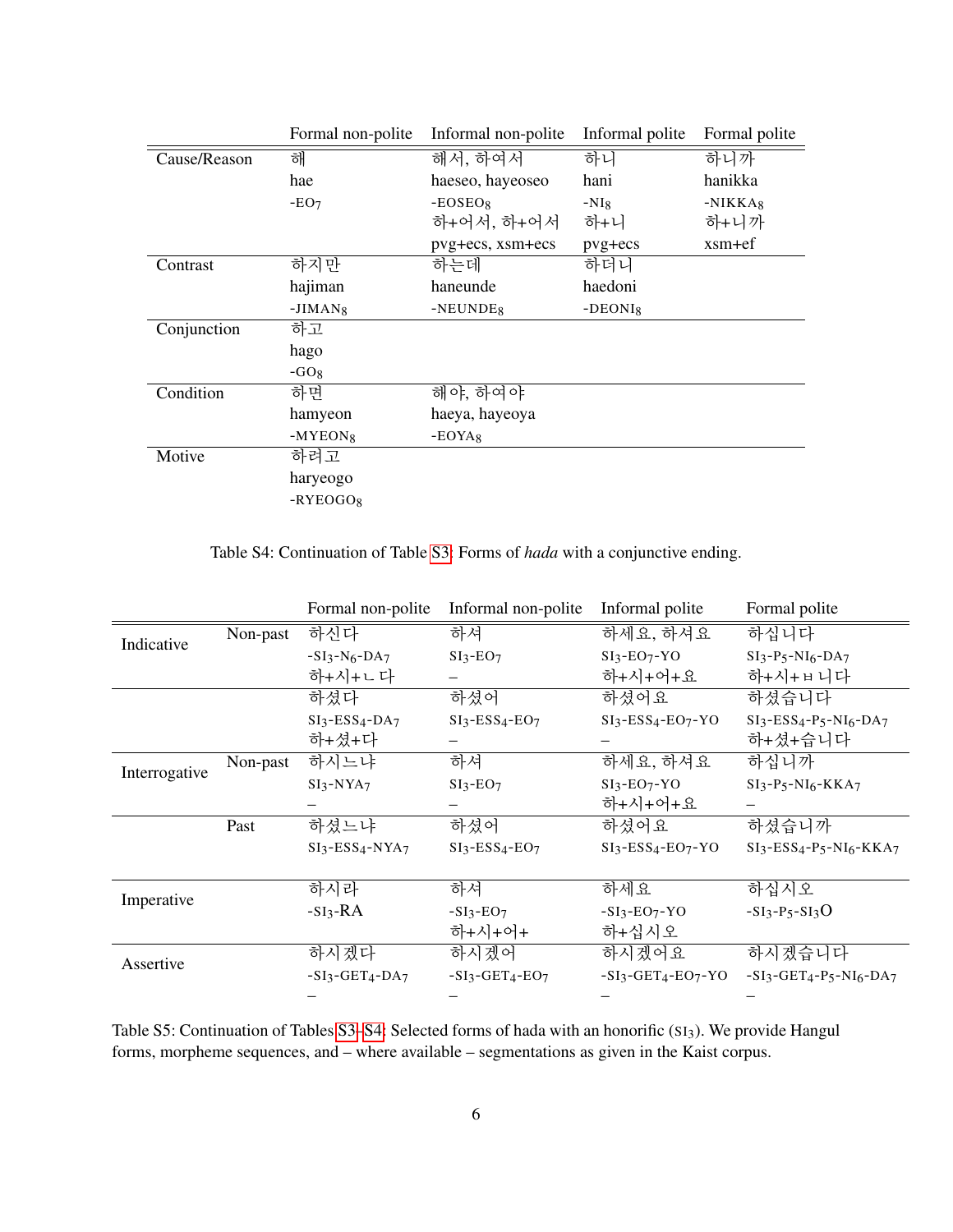|               |          | Formal non-polite | Informal non-polite | Informal polite  | Formal polite          |
|---------------|----------|-------------------|---------------------|------------------|------------------------|
|               | Non-past | 있다                | 있어                  | 있어요              | 있습니다                   |
|               |          | 있+다               | 있+어                 | 있+어+요            | 있+습니다                  |
| Indicative    |          | $-DA7$            | $-EO7$              | $-EO7-YO$        | $-P_5-NI_6-DA_7$       |
|               |          | +ef               | +ef                 | $+ef+jxf$        | $+ef$                  |
|               | Past     | 있었다               | 있었어                 | 있었어요             | 있었습니다                  |
|               |          | 있+었+다             | 있+었+어               | 있+었+어+요          | 있+었+습니다                |
|               |          | $-ESS4-DA7$       | $ESS4-EO7$          | $ESS4-EO7-YO$    | $-ESS4-P5-NI6-DA7$     |
|               |          | $+ep+ef$          | $+ep+ef$            | $+ep+ef+jxf$     | +ep+ef                 |
|               | Non-past | 있느냐               | 있어                  | 있어요              | 있습니까                   |
|               |          | $-NYA7$           | $-EO7$              | $-EO7-YO$        | $-P_5-NI_6-KKA_7$      |
| Interrogative |          | 있+느냐              | 있+어                 | 있+어+요            | 있+습니까                  |
|               |          | $+ef$             | +ef                 | $+ef+jxf$        | +ef                    |
|               | Past     | 있었느냐              | 있었어                 | 있었어요             | 있었습니까                  |
|               |          | $-ESS4-NYA7$      | $-ESS4-EO7$         | $-ESS4-EO7-YO$   | $-ESS4-P5-NI6-KKA7$    |
|               |          | 있+었+느냐            | 있+었+어               | 있+었+어+요          |                        |
|               |          | $+ep+ef$          | paa+ep+ef           | paa+ep+ef+jxf    |                        |
|               |          | 있겠다               | 있겠어                 | 있겠어요             | 있겠습니다                  |
| Assertive     |          | $-GET_4-DA_7$     | $-GET_4-EO_7$       | $-GET_4-EO_7-YO$ | $-GET_4-P_5-NI_6-DA_7$ |
|               |          | 있+겠+다             |                     | 있+겠+어+요          | 있+겠+습니다                |
|               |          | $+ep+f$           |                     | paa+ep+ef+jxf    | paa+ep+ef              |

<span id="page-6-3"></span>Table S6: Selected forms of *itda*. Refer to Table [S3](#page-4-0) for details.

#### <span id="page-6-0"></span>S1.2 Finnish Verb Inflection

In the Finnish corpus, verb forms are annotated using collections of features, such as Mood=Ind and Number=Sing, which make it pssible to uniquely map the form to a cell of the paradigm in Table [S7.](#page-7-0)<sup>[3](#page-6-4)</sup>. Additionally, Finnish verbs can take various final clitics [\[Karlsson, 1999,](#page-18-2) Section 91].

#### <span id="page-6-1"></span>S1.3 Turkish Verb Suffixes

In Table [S8,](#page-8-0) we show the list of identified Turkish verb suffixes [\[van Schaaik, 2020\]](#page-18-3).<sup>[4](#page-6-5)</sup> In Figure [S9,](#page-8-1) we illustrate this using selected forms of *yapmak*, covering TAM and agreement suffixes.[5](#page-6-6)

#### <span id="page-6-2"></span>S1.4 Hungarian Verb Suffixes

In Table [S10,](#page-9-2) we show the list of identified Hungarian verb suffixes [\[Rounds, 2001\]](#page-18-4). In Figure [S11,](#page-10-0) we illustrate these using selected forms of three verbs.<sup>[6](#page-6-7)</sup>

<span id="page-6-4"></span><sup>3</sup>For illustration, we provide forms of *tulla* from <https://en.wiktionary.org/wiki/tulla#Conjugation>, retrieved January 10, 2021.

<span id="page-6-5"></span><sup>&</sup>lt;sup>4</sup>Note that there are some further derivational forms, such as reciprocal *-(I)s* as in görüş- 'to meet' derived from gör- 'to see'. However, these are not annotated in the Universal Dependencies data, which treats the derived form as the lemma.

<span id="page-6-7"></span><span id="page-6-6"></span><sup>5</sup>The selection of forms follows: <https://en.wiktionary.org/wiki/yapmak#Turkish>, retrieved September 5, 2020.

<sup>&</sup>lt;sup>6</sup>The selection of forms follows https://en.wiktionary.org/wiki/tesz, https://en.wiktionary.org/wiki/csinál, https://en.wiktionary.org/wiki/ismer, retrieved September 5, 2020.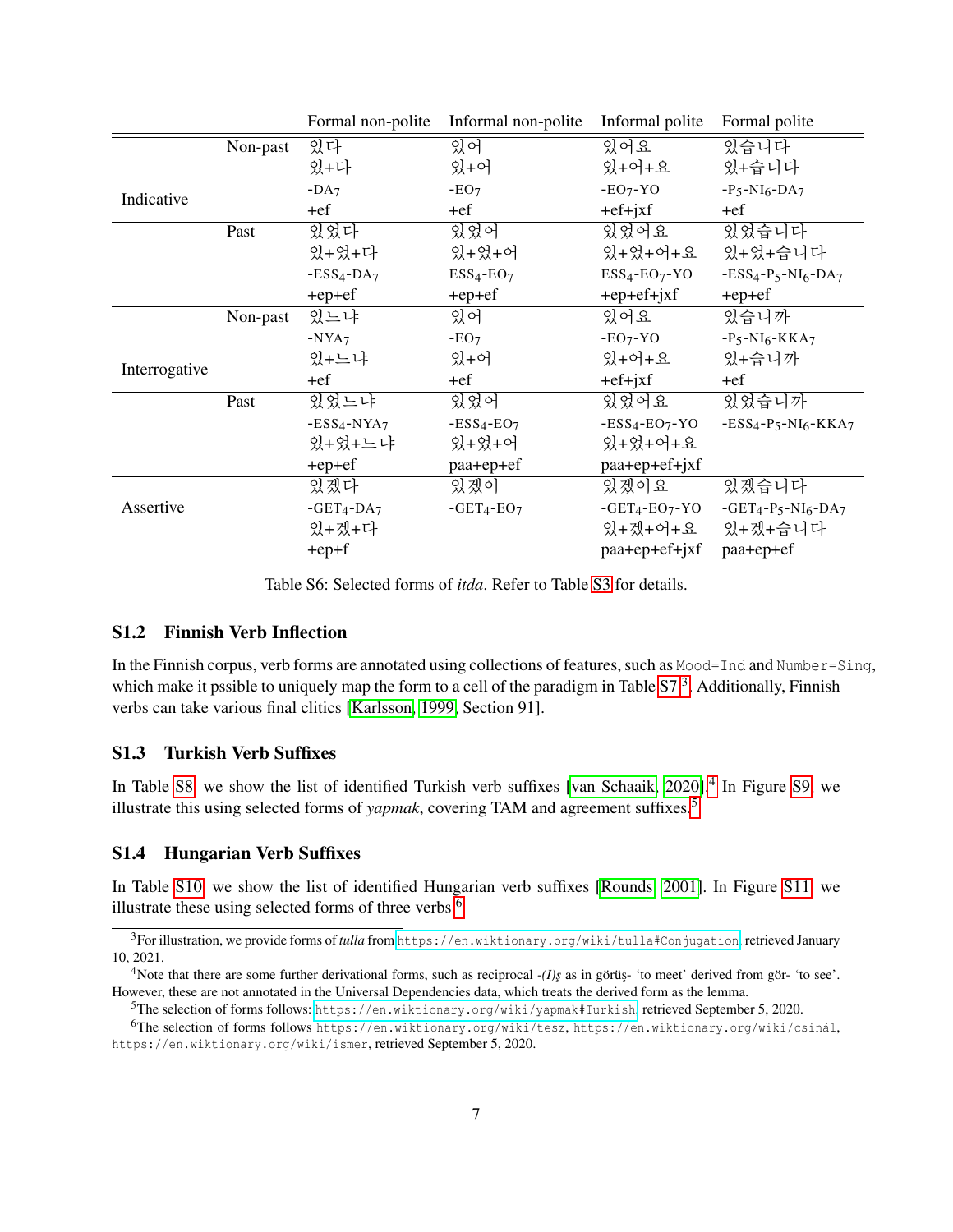| <b>TAM</b>                            | Agreement | Form       | <b>Suffixes</b>                                         |
|---------------------------------------|-----------|------------|---------------------------------------------------------|
| present tense                         | 1st sing  | tulen      | $-n_{AGR}$                                              |
| [Karlsson, 1999, Section 24]          | 2nd sing. | tulet      | $-t_{\rm AGR}$                                          |
|                                       | 3rd sing. | tulee      | $-V_{AGR}$                                              |
|                                       | 1st plur. | tulemme    | $-mmeAGR$                                               |
|                                       | 2nd plur. | tulette    | $-tte_{AGR}$                                            |
|                                       | 3rd plur. | tulevat    | $-{\mathrm{vat}}_{{\mathrm{AGR}}}$                      |
|                                       | passive   | tullaan    | $-t_{PASSIVE}-Vn_{AGR}$                                 |
| past tense                            | 1st sing. | tulin      | $-i$ TAM <sup>-n</sup> AGR                              |
| [Karlsson, 1999, Section 60]          | 2nd sing. | tulit      | $-i$ TAM <sup>-t</sup> AGR                              |
|                                       | 3rd sing. | tuli       | $-i$ TAM $-V$ AGR                                       |
|                                       | 1st plur. | tulimme    | $-i$ TAM-mme <sub>AGR</sub>                             |
|                                       | 2nd plur. | tulitte    | $-i$ TAM-tte <sub>AGR</sub>                             |
|                                       | 3rd plur. | tulivat    | $-i_{TAM}$ -vat <sub>AGR</sub>                          |
|                                       | passive   | tultiin    | $-t_{PASSIVE}-i_{TAM}-Vn_{AGR}$                         |
| conditional mood                      | 1st sing. | tulisin    | $-i$ SITAM- $n_{AGR}$                                   |
| (-isi-, [Karlsson, 1999, Section 65]) | 2nd sing. | tulisit    | $-i\sin_{TAM} - t_{AGR}$                                |
|                                       | 3rd sing. | tulisi     | $-i$ si <sub>TAM</sub> - $V_{AGR}$                      |
|                                       | 1st plur. | tulisimme  | $-i\sin_{TAM}$ -mme <sub>AGR</sub>                      |
|                                       | 2nd plur. | tulisitte  | $-$ isi <sub>TAM</sub> -tte <sub>AGR</sub>              |
|                                       | 3rd plur. | tulisivat  | $-i\sin_{TAM}$ -vat <sub>AGR</sub>                      |
|                                       | passive   | tultaisiin | -ta $_{PASSIVE}$ -isi <sub>TAM</sub> -Vn <sub>AGR</sub> |
| imperative mood                       | 1st sing. |            |                                                         |
| [Karlsson, 1999, Section 66]          | 2nd sing. | tule       |                                                         |
|                                       | 3rd sing. | tulkoon    | $-kVTAM$ -oon AGR                                       |
|                                       | 1st plur. | tulkaamme  | $-kVTAM$ -mme <sub>AGR</sub>                            |
|                                       | 2nd plur. | tulkaa     | $-kVTAM$                                                |
|                                       | 3rd plur. | tulkoot    | $-kV_{TAM}$ -vat $_{AGR}$                               |
|                                       | passive   | tultakoon  | $-ta_{PASSIVE}$ - $kV_{TAM}$ - $Vn_{AGR}$               |
| potential mood                        | 1st sing. | tullen     | $-ne_{TAM}-n_{AGR}$                                     |
| (-ne-, [Karlsson, 1999, Section 67])  | 2nd sing. | tullet     | $-ne_{TAM}-t_{AGR}$                                     |
|                                       | 3rd sing. | tullee     | $-ne_{TAM}-V_{AGR}$                                     |
|                                       | 1st plur. | tullemme   | $-ne_{TAM}-mme_{AGR}$                                   |
|                                       | 2nd plur. | tullette   | $-neTAM -tteAGR$                                        |
|                                       | 3rd plur. | tullevat   | $-neTAM-vatAGR$                                         |
|                                       | passive   | tultaneen  | $-t_{PASSIVE}$ -ne <sub>TAM</sub> -Vn <sub>AGR</sub>    |

<span id="page-7-0"></span>Table S7: Selected forms of Finnish verbs. See text for details.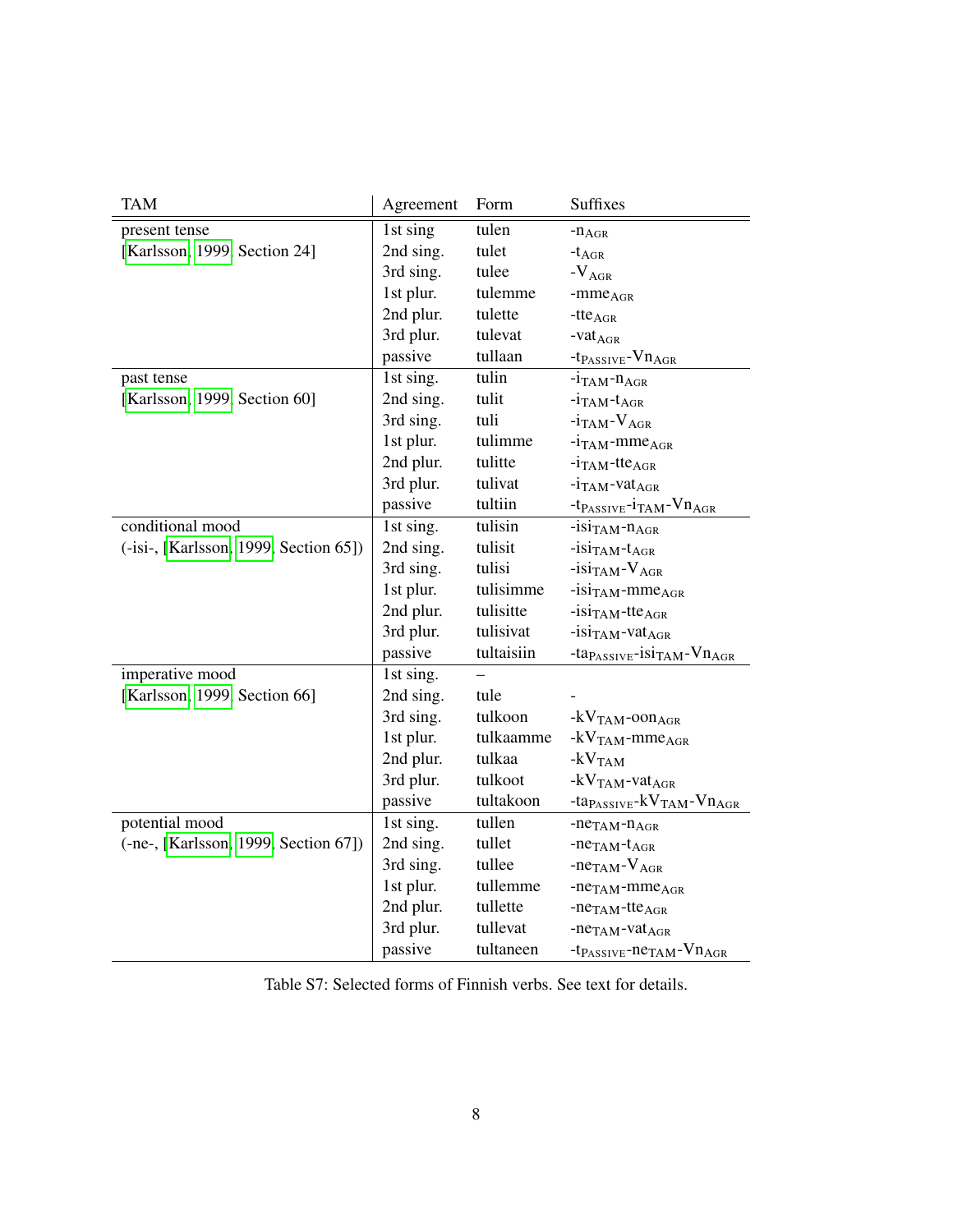| Slot       | Label             | Function                | Morphs        | Reference                                      |
|------------|-------------------|-------------------------|---------------|------------------------------------------------|
| Valence    | TIR <sub>1</sub>  | Causative               | -tIr          |                                                |
| Voice      | $IL_2$            | Passive                 | $-I1$         |                                                |
| Polarity   | MA <sub>3</sub>   | Negation                | $-mA$         |                                                |
| Mood       | EBIL <sub>4</sub> | Abilitative             | -Ebil         | van Schaaik [2020], section 21                 |
|            | $IN_4$            | Imperative              | -In           | van Schaaik [2020], section 18.1               |
| TAM1       | AR <sub>5</sub>   | Aorist                  | $-(I/E)r, -z$ | van Schaaik [2020], section 20.5 ('Present-2') |
|            | IYOR <sub>5</sub> | Imperfective            | -Iyor         |                                                |
|            | ACAK <sub>5</sub> | Future                  | -AcAk         | van Schaaik [2020], section 20.2               |
|            | MIS1 <sub>5</sub> | Perfective              | $-mIs$        | van Schaaik [2020], section 20.3               |
|            | TI <sub>5</sub>   | Past                    | -dI           | van Schaaik [2020], section 20.4               |
| 3rd Plural | $\text{lar}_6$    | 3rd Plural              | $-1Ar$        |                                                |
| TAM2       | MUS2 <sub>7</sub> | Aorist                  | -mIs          | van Schaaik [2020], section 24.2               |
|            | DU <sub>7</sub>   | Past                    | -dI           | van Schaaik [2020], section 24.1.3             |
| Agreement  | $IM_8$            | 1st singular            | -Im           |                                                |
|            | $\text{SIN}_8$    | 2nd singular            | -sIn          |                                                |
|            | $IZ_8$            | 1st plural              | -Iz           |                                                |
|            | $SINIZ_8$         | 2nd plural              | -sInIz        |                                                |
|            | $K_8$             | 1st plural, past direct | $-k$          |                                                |

<span id="page-8-0"></span>Table S8: Verb suffixes in Turkish, arranged by slot. The first column describes slots as in the main paper. The second column lists the unique identifiers for each morpheme. The third column describes the function and meaning; the fourth column describes the approximate phonological form (see [van Schaaik](#page-18-3) [\[2020,](#page-18-3) Section 5.1] for the vowels I, A, E).

|                            |              | $1$ sg.                     | $2$ sg.                | 3 sg.           | 1 pl.               | 2 pl.                | 3 pl.              |
|----------------------------|--------------|-----------------------------|------------------------|-----------------|---------------------|----------------------|--------------------|
| <b>Indicative Non-Past</b> | Aorist       | yaparım                     | yaparsın               | yapar           | yaparız             | yaparsınız           | yaparlar           |
|                            |              | $-AR5-IM8$                  | $-AR5-SIN8$            | $-AR5$          | $-AR5-IZ8$          | $-AR5-SINIZ8$        | $-AR5-LAR6$        |
|                            | Imperfective | yapıyorum                   | yapıyorsun             | yapıyor         | yapıyoruz           | yapıyorsunuz         | yapıyorlar         |
|                            |              | $-IVOR5-IM8$                | $-IYOR5-SIN8$          | $-IVOR5$        | $-IVOR5-IZ8$        | $-IYOR5-SINIZ8$      | $-IVOR5-LAR6$      |
|                            | Future       | yapacağım                   | yapacaksın             | yapacak         | yapacağız           | yapacaksınız         | yapacaklar         |
|                            |              | $-ACAK5-IM8$                | $-ACAK5-SIN8$          | $-ACAK5$        | $-ACAK5-IZ8$        | $-ACAK5-SINIZ8$      | $-ACAK5-LAR6$      |
| <b>Indicative Past</b>     | Perfective   | yaptım                      | yaptın                 | yaptı           | yaptık              | yaptınız             | yaptılar           |
|                            |              | $-TI5$ -IM $8$              | $-TI5-SIN8$            | $-TI5$          | $-TI5-K8$           | $-TI5-SINIZ8$        | $-TI5-LAR6$        |
|                            | Imperfective | yapıyordum                  | yapıyordun             | yapıyordu       | yapıyorduk          | yapıyordunuz         | yapıyorlardı       |
|                            |              | $-IVOR5-DU7-IM8$            | $-IYOR5-DU7-SIN8$      | $-IVOR5-DU7$    | $-IVOR5-DU7-K8$     | $-IYOR5-DU7-SINIZ8$  | $-IYOR5-LAR6-DU7$  |
| Non-Indicative             | Perfective   | yapmışım                    | yapmışsın              | yapmış          | yapmışız            | yapmışsınız          | yapmışlar          |
|                            |              | $-MIS_{5}$ -IM <sub>8</sub> | $-MIS5-SIN8$           | $-MIS5$         | $-MIS5-IZ8$         | $-MIS5-SINIZ8$       | $-MIS5-LAR6$       |
|                            | Aorist       | yaparmışım                  | yaparmışsın            | yaparmış        | yaparmışız          | yaparmışsınız        | yaparlarmış        |
|                            |              | $-AR_5-MIS_7-IM_8$          | $-AR5-MIS7-SIN8$       | $-AR5-MIS7$     | $-AR5-MIS7-IZ8$     | $-AR5-MIS7-SINIZ8$   | $-AR5-LAR6-MIS7$   |
|                            | Imperfective | yapıyormuşum                | yapıyormuşsun          | yapıyormuş      | yapıyormuşuz        | yapıyormuşsunuz      | yapıyorlarmuş      |
|                            |              | $-IYOR5 - MIS7-IM8$         | $-IYOR5 - MIS7 - SIN8$ | $-IYOR5 - MIS7$ | $-IYOR5 - MIS7-IZ8$ | $-IYOR5-MIS7-SUNUZ8$ | $-IYOR5-LAR6-MIS7$ |

<span id="page-8-1"></span>Table S9: Illustrating Turkish verb suffixes using selected forms of the verb *yapmak*, covering TAM and agreement suffixes (slots 5–8). Note that the labeling of TAM categories varies between grammars, and our choices here are only intended to provide a broad orientation. See text for details.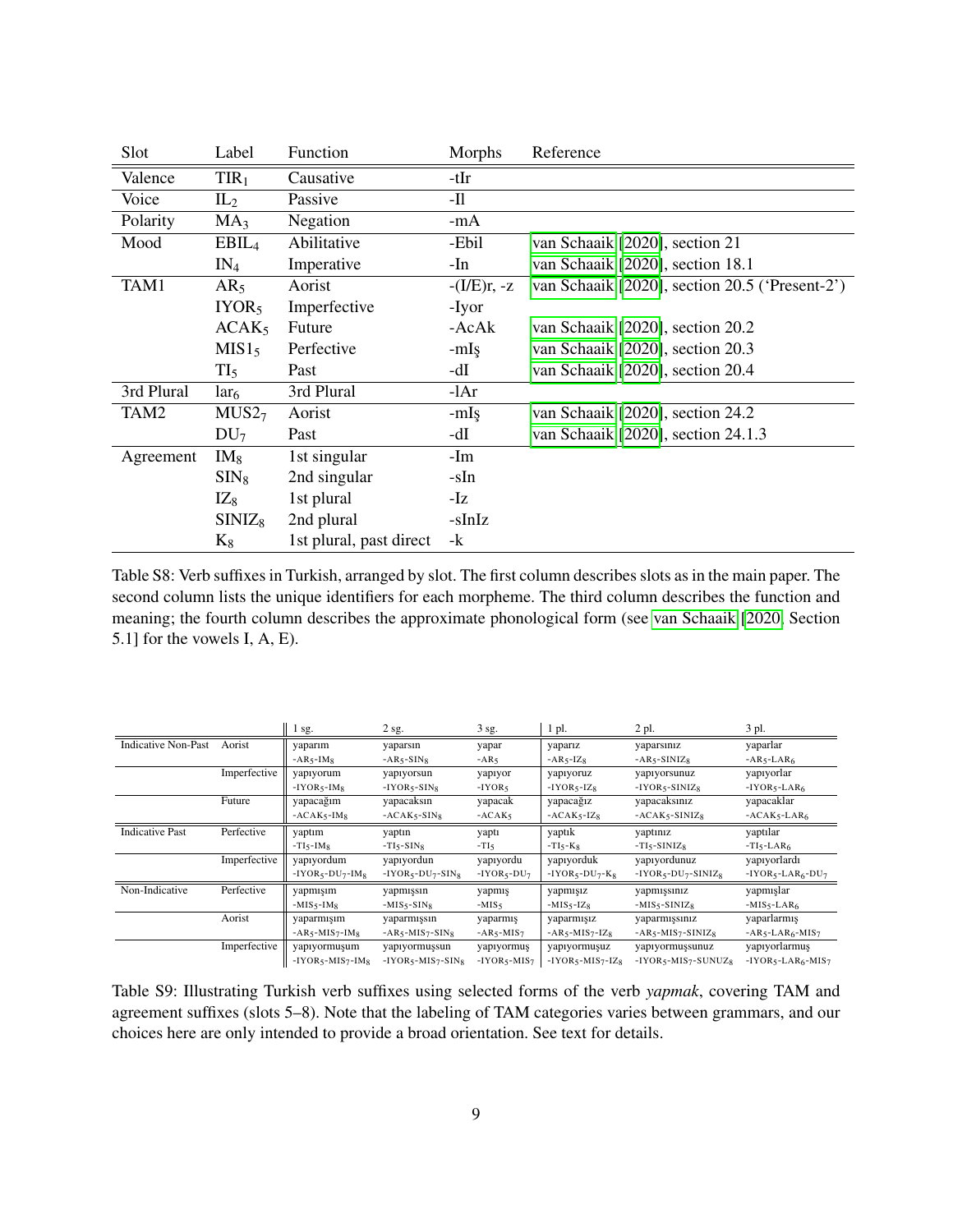| Slot                 | Morpheme                      | Function        | Reference           |
|----------------------|-------------------------------|-----------------|---------------------|
| Valence              | $AT_{VAL}$                    | Causative       | Rounds [2001] 4.5.3 |
| Mood                 | HET <sub>Moon</sub>           | Potential       | Rounds [2001] 4.5.1 |
|                      | NE <sub>Moon</sub>            | conditional     | Rounds [2001] 4.3.7 |
|                      | $J_{MOOD}$                    | subjunctive     | Rounds [2001] 4.3.5 |
| Tense                | $\mathrm{T}_{\mathrm{TENSE}}$ | indicative past | Rounds [2001] 4.3.3 |
| Agreement (Obj+Subj) |                               | See Table S11   | Rounds [2001] 4.3   |

<span id="page-9-2"></span>

|  |  | Table S10: Hungarian verb suffixes |  |  |
|--|--|------------------------------------|--|--|
|--|--|------------------------------------|--|--|

In addition to finite verbs, infinitives are also labeled as verbs in the corpus. These have an ending *-ni* [\[Rounds, 2001,](#page-18-4) 4.4.4]; we assign it a slot "Nominal" for our analysis..

#### <span id="page-9-0"></span>S1.5 Sesotho

We describe Sesotho verb affixes following [Hahn et al.](#page-18-5) [\[2021\]](#page-18-5). who described these based on [\[Doke and](#page-18-6) [Mofokeng, 1967,](#page-18-6) [Guma, 1971,](#page-18-7) [Demuth, 1992\]](#page-18-8). We refer to [Hahn et al.](#page-18-5) [\[2021\]](#page-18-5) for further details.

- 1. Subject agreement: This morpheme encodes agreement with the subject, for person, number, and noun class (the latter only in the 3rd person) [\[Doke and Mofokeng, 1967,](#page-18-6) §395]. The annotation provided by [Demuth](#page-18-8) [\[1992\]](#page-18-8) distinguishes between ordinary subject agreement prefixes and agreement prefixes used in relative clauses; we distinguish these morpheme types here.
- 2. Negation [\[Doke and Mofokeng, 1967,](#page-18-6) §429]
- 3. Tense/aspect marker [\[Doke and Mofokeng, 1967,](#page-18-6) §400–424]
- 4. Object agreement or reflexive marker [\[Doke and Mofokeng, 1967,](#page-18-6) §459]. Similar to subject agreement, object agreement denotes person, number, and noun class features of the object.

We identified the following suffixes:

- 1. Semantic derivation: reversive (e.g., 'do'  $\rightarrow$  'undo')
- 2. Valence: (e.g., causative, neuter/stative, applicative, and reciprocal)
- 3. Voice: passive
- 4. Tense/Aspect
- 5. Mood
- 6. Relative marker, marking verbs in relative clauses

#### <span id="page-9-1"></span>S1.6 Japanese

We describe Japanese verb suffixes following [\[Hahn et al., 2021\]](#page-18-5), who described these based on [\[Kaiser](#page-18-9) [et al., 2013,](#page-18-9) [Hasegawa, 2014\]](#page-18-10). We refer to [\[Hahn et al., 2021\]](#page-18-5) for details.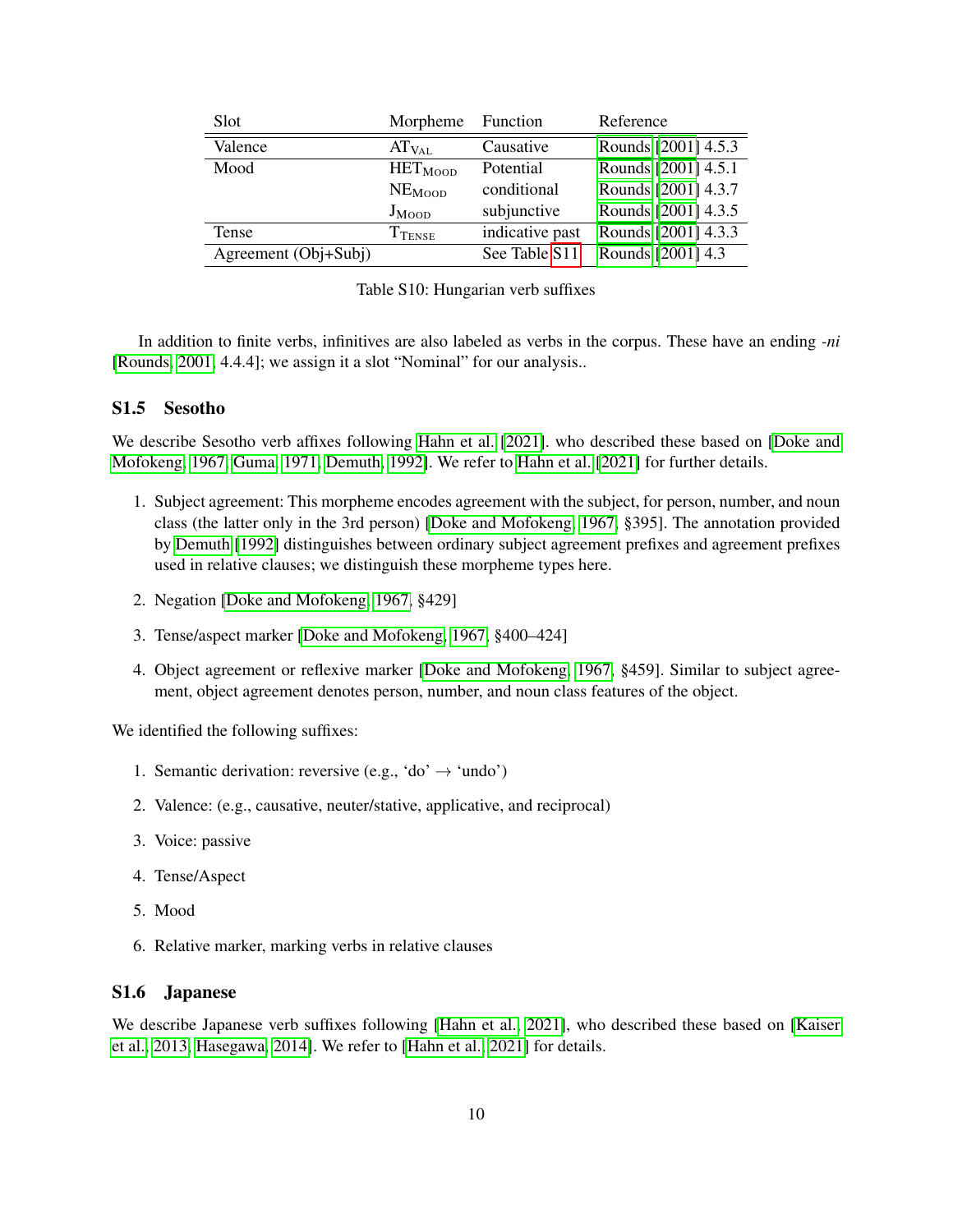|      |      |                | Singular                               |                               |                            | Plural                                                                   |                                 |                                     | Rounds [2001] |
|------|------|----------------|----------------------------------------|-------------------------------|----------------------------|--------------------------------------------------------------------------|---------------------------------|-------------------------------------|---------------|
|      |      |                |                                        | 2                             | 3                          | $\mathbf{1}$                                                             | 2                               | 3                                   |               |
| Ind  | Pres | <sup>1</sup>   | teszek                                 | teszel                        | tesz                       | teszünk                                                                  | tesztek                         | tesznek                             |               |
|      |      |                | csinálok                               | csinálsz                      | csinál                     | csinálunk                                                                | csináltok                       | csinálnak                           |               |
|      |      |                | ismerek                                | ismersz                       | ismer                      | ismerünk                                                                 | ismertek                        | ismernek                            |               |
|      |      |                | -ek                                    | -SZ                           | $\equiv$                   | -ünk                                                                     | -tek                            | -nek                                | 4.3.1.1       |
|      |      |                | $\texttt{\texttt{-EK}}_{\texttt{AGR}}$ | $-EL_{AGR}$                   | $\equiv$                   | $-UNKAGR$                                                                | $-TEKAGR$                       | $\text{-}\textsc{NEK}_\textsc{AGR}$ |               |
|      |      | D              | teszem                                 | teszed                        | teszi                      | tesszük                                                                  | teszitek                        | teszik                              |               |
|      |      |                | csinálom                               | csinálod                      | csinálja                   | csináljuk                                                                | csináljátok                     | csinálják                           |               |
|      |      |                | ismerem                                | ismered                       | ismeri                     | ismerjük                                                                 | ismeritek                       | ismerik                             |               |
|      |      |                | -em                                    | -ed                           | $-i$                       | -jük                                                                     | -itek                           | $-ik$                               | 4.3.1.2       |
|      |      |                | $-EMAGR$                               | $\texttt{\texttt{-ED}_{AGR}}$ | $\mathbf{-I}_{\text{AGR}}$ | $-IUKAGR$                                                                | $-ITEKAGR$                      | $\texttt{-IK}_{\text{AGR}}$         |               |
|      | Past | $\blacksquare$ | tettem                                 | tettél                        | tett                       | tettünk                                                                  | tettetek                        | tettek                              |               |
|      |      |                | csináltam                              | csináltál                     | csinált                    | csináltunk                                                               | csináltatok                     | csináltak                           |               |
|      |      |                | ismertem                               | ismertél                      | ismert                     | ismertünk                                                                | ismertetek                      | ismertek                            |               |
|      |      |                | -t-em                                  | -t-él                         | -t                         | -t-ünk                                                                   | -t-etek                         | -t-ek                               | 4.3.3.1       |
|      |      |                | $-T_{TENSE}$ - $EM_{AGR}$              | $-T$ TENSE-EELAGR             | $-T_{AGR}$                 | $-T$ TENSE <sup>-UNK</sup> AGR                                           | $-T$ TENSE <sup>-ETEK</sup> AGR | $-T$ TENSE-EKAGR                    |               |
|      |      | D              | tettem                                 | tetted                        | tette                      | tettük                                                                   | tettétek                        | tették                              |               |
|      |      |                | csináltam                              | csináltad                     | csinálta                   | csináltuk                                                                | csináltátok                     | csinálták                           |               |
|      |      |                | ismertem                               | ismerted                      | ismerte                    | ismertük                                                                 | ismertétek                      | ismerték                            |               |
|      |      |                | -t-em                                  | -t-ed                         | $-t-e$                     | -t-ük                                                                    | -t-étek                         | -t-ék                               | 4.3.3.2       |
|      |      |                | $-T$ TENSE-EMAGR                       | $-T$ TENSE-EDAGR              | $-T$ TENSE $-I$ AGR        | $-T$ TENSE-UKAGR                                                         | $-T$ TENSE-EETEKAGR             | $-T$ TENSE-EEKAGR                   |               |
| Cond | Pres | $\mathbf{I}$   | tennék                                 | tennél                        | tenne                      | tennénk                                                                  | tennétek                        | tennének                            |               |
|      |      |                | csinálnék                              | csinálnál                     | csinálna                   | csinálnánk                                                               | csinálnátok                     | csinálnának                         |               |
|      |      |                | ismernék                               | ismernél                      | ismerne                    | ismernénk                                                                | ismernétek                      | ismernének                          |               |
|      |      |                | -nék                                   | -nél                          | -ne                        | -nénk                                                                    | -nétek                          | -nének                              | 4.3.7.1       |
|      |      | 1              | $-NEMOD-EKAGR$                         | $-NEMOD-ELAGR$                | $-NEMOD$                   | $-NEMOD-ENKAGR$                                                          | $-NEMOD-ETEKAGR$                | $-NE_{MOD}-ENEK_{AGR}$              |               |
|      |      | D              | tenném                                 | tennéd                        | tenné                      | tennénk                                                                  | tennétek                        | tennék                              |               |
|      |      |                | csinálnám                              | csinálnád                     | csinálná                   | csinálnánk                                                               | csinálnátok                     | csinálnák                           |               |
|      |      |                | ismerném                               | ismernéd                      | ismerné                    | ismernénk                                                                | ismernétek                      | ismernék                            |               |
|      |      |                | -ném                                   | -néd                          | -né                        | -nénk                                                                    | -nétek                          | -nék                                | 4.3.7.2       |
|      |      |                | $-NEMOD-EMAGR$                         | $-NEMOD-EDAGR$                | $-NEMOD-EAGR$              | $\text{-}\mathrm{NE}_{\mathrm{MOOD}}\text{-}\mathrm{ENK}_{\mathrm{AGR}}$ | $-NEMOD-ETEKAGR$                | $-NEMOD-EKAGR$                      |               |
| Subj | Pres | $\mathbf{I}$   | tegyek                                 | tégy or tegyél                | tegyen                     | tegyünk                                                                  | tegyetek                        | tegyenek                            |               |
|      |      |                | csináljak                              | csinálj or csináljál          | csináljon                  | csináljunk                                                               | csináljatok                     | csináljanak                         |               |
|      |      |                | ismerjek                               | ismerj or ismerjél            | ismerjen                   | ismerjünk                                                                | ismerjetek                      | ismerjenek                          |               |
|      |      |                | $-i$ -e $k$                            | $-i-(el)$                     | -i-en                      | $-i$ -ün $k$                                                             | -j-etek                         | -j-enek                             | 4.3.5.1       |
|      |      |                | $-J_{MOOD}$ - $EK_{AGR}$               | JMOOD-EELAGR                  | $-J_{MOOD}$ - $EN_{AGR}$   | -JMOOD-UNKAGR                                                            | $-J_{MOOD}$ - $ETEK_{AGR}$      | -JMOOD-ENEKAGR                      |               |
|      |      | D              | tegyem                                 | tedd or tegyed                | tegye                      | tegyük                                                                   | tegyétek                        | tegyék                              |               |
|      |      |                | csináljam                              | csináld or csináljad          | csinálja                   | csináljuk                                                                | csináljátok                     | csinálják                           |               |
|      |      |                | ismerjem                               | ismerd or ismerjed            | ismerje                    | ismerjük                                                                 | ismerjétek                      | ismerjék                            |               |
|      |      |                | -j-em                                  | -j-ed                         | $-i$ -e                    | -j-ük                                                                    | -j-étek                         | $-j$ -ék                            | 4.3.5.2       |
|      |      |                | $-J_{MOOD}$ - $EM_{AGR}$               | $-JMOD-EDAGR$                 | $-JMOD-EAGR$               | $-J_{MOOD}$ -UKAGR                                                       | $-J_{MOOD}$ - $EETEK_{AGR}$     | $-J_{MOOD}$ - $EEK_{AGR}$           |               |

<span id="page-10-0"></span>Table S11: Hungarian verb suffixes (see text for details): Inflection by tense, mood, definitiness, and person/number. "Ind" = "Indicative", "Cond" = "Conditional", "Subj" = "Subjunctive", "I" = "Indefinite", "D" = "Definite". For each form, we show the orthographic shape for three verbs, the suffix as identified by [Rounds](#page-18-4) [\[2001\]](#page-18-4), and our representation as a string of morphemes as described in Table [S10.](#page-9-2)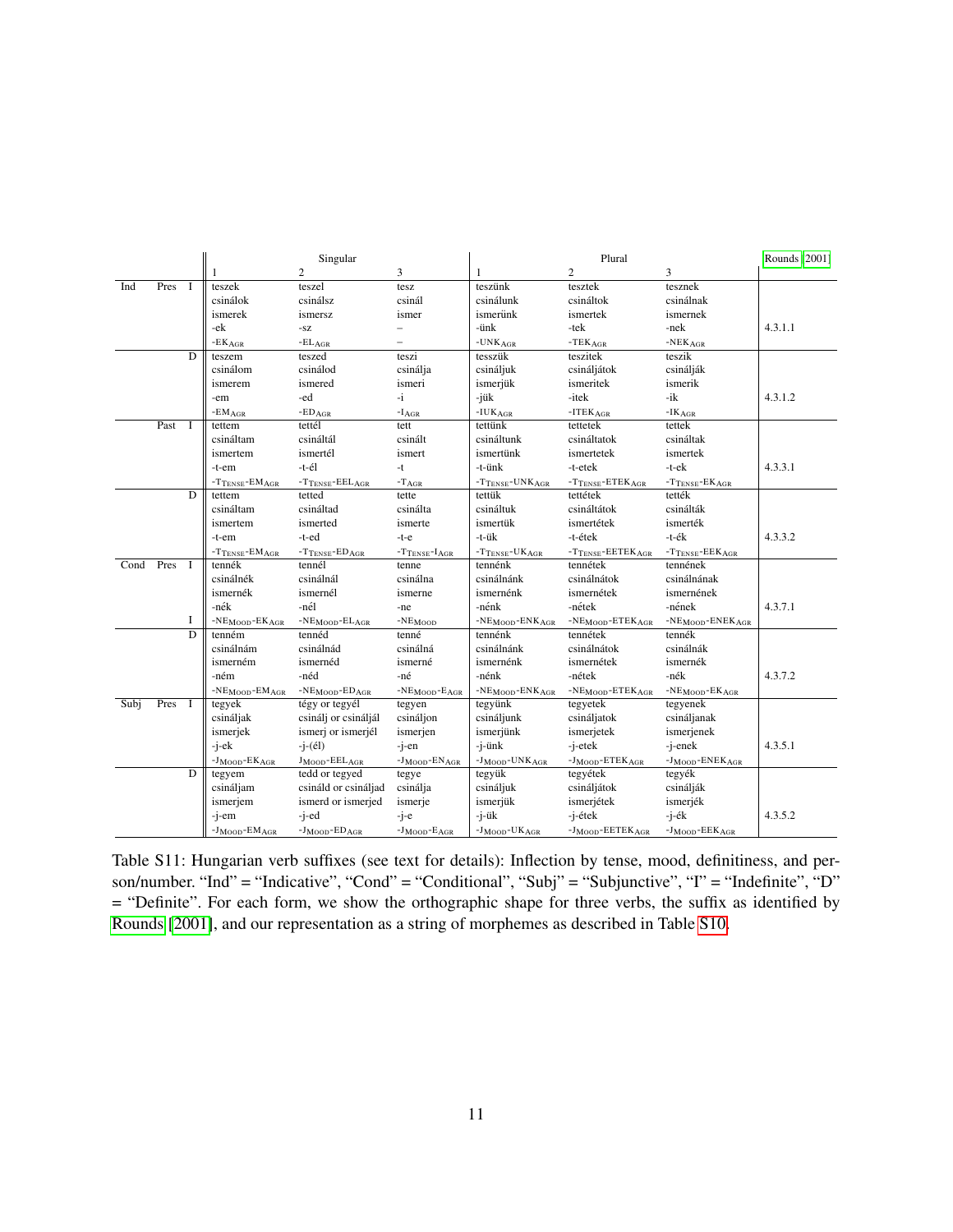|                  | <b>Form</b>  | juttuihisi                                                     |  |  |
|------------------|--------------|----------------------------------------------------------------|--|--|
|                  | Lemma        | juttu                                                          |  |  |
| <b>FINNISH</b>   | Annotation   | Case=Ill Number=Plur Number[psor]=Sing Person[psor]=2          |  |  |
|                  | Segmentation | $-I-HI-SI$                                                     |  |  |
|                  | <b>Gloss</b> | -PLURAL-ILLATIVE-2SGPOSS                                       |  |  |
|                  | <b>Form</b>  | érveiket                                                       |  |  |
|                  | Lemma        | érv                                                            |  |  |
| <b>HUNGARIAN</b> | Annotation   | Case=Acc Number=Plur Number[psor]=Plur Person[psor]=3          |  |  |
|                  | Segmentation | $-EK-K-ET$                                                     |  |  |
|                  | <b>Gloss</b> | -PLURAL-POSSESSOR3RDPLUR-ACCUSATIVE                            |  |  |
|                  | Form         | hareketlerimden                                                |  |  |
|                  | Lemma        | hareket                                                        |  |  |
| <b>TURKISH</b>   | Annotation   | Case=Abl Number=Plur Number[psor]=Sing Person=3 Person[psor]=1 |  |  |
|                  | Segmentation | $-LAR-IM-DEN$                                                  |  |  |
|                  | <b>Gloss</b> | PLURAL-1SGPOSS-ABLATIVE                                        |  |  |

<span id="page-11-2"></span>Table S12: Noun affixes in Finnish, Hungarian, and Turkish.

- 1. *suru*: obligatory suffix after Sino-Japanese words when they are used as verbs
- 2. Valence: causative (-*ase*-)
- 3. Voice and Mood: passive (-*are*-, -*rare*-) and potential (-*e*-, -*are*-, -*rare*-)
- 4. Mood: desiderative (-*ta*-)
- 5. Politeness (-*mas*-)
- 6. Polarity (Negation -*n*-)
- 7. Tense, Aspect, Mood: past (-*ta*), future/hortative (-*yoo*) [\[Kaiser et al., 2013,](#page-18-9) 229]
- 8. (Non-)Finiteness (-*te*)

#### <span id="page-11-0"></span>S1.7 Nouns in Finnish. Hungarian, and Turkish

We illustrate noun suffixes using examples taken from the corpora, with the annotation given in UD and our segmentation, in Table [S12.](#page-11-2) In addition to these three slots, Hungarian also has possessed suffixes, marked with Number [psed] in the data. However, this is rare in the data, occurring only three times in the training set, and was thus excluded.

# <span id="page-11-1"></span>S2 Other Measures of Accuracy

Here we report results using two alternative measures of accuracy. FULLACCURACY measures the fraction of forms (with at least two affixes) in the corpus that are ordered entirely correctly (Figure [S1\)](#page-13-0). FULL-TYPEACCURACY modifies this by disregarding repeated occurrences of the same form in the corpus (Figure [S2\)](#page-14-0). For both measures, we only include forms that have at least two affixes; the other forms are ordered correctly under any ordering. Results across these two measures and the one reported in the main paper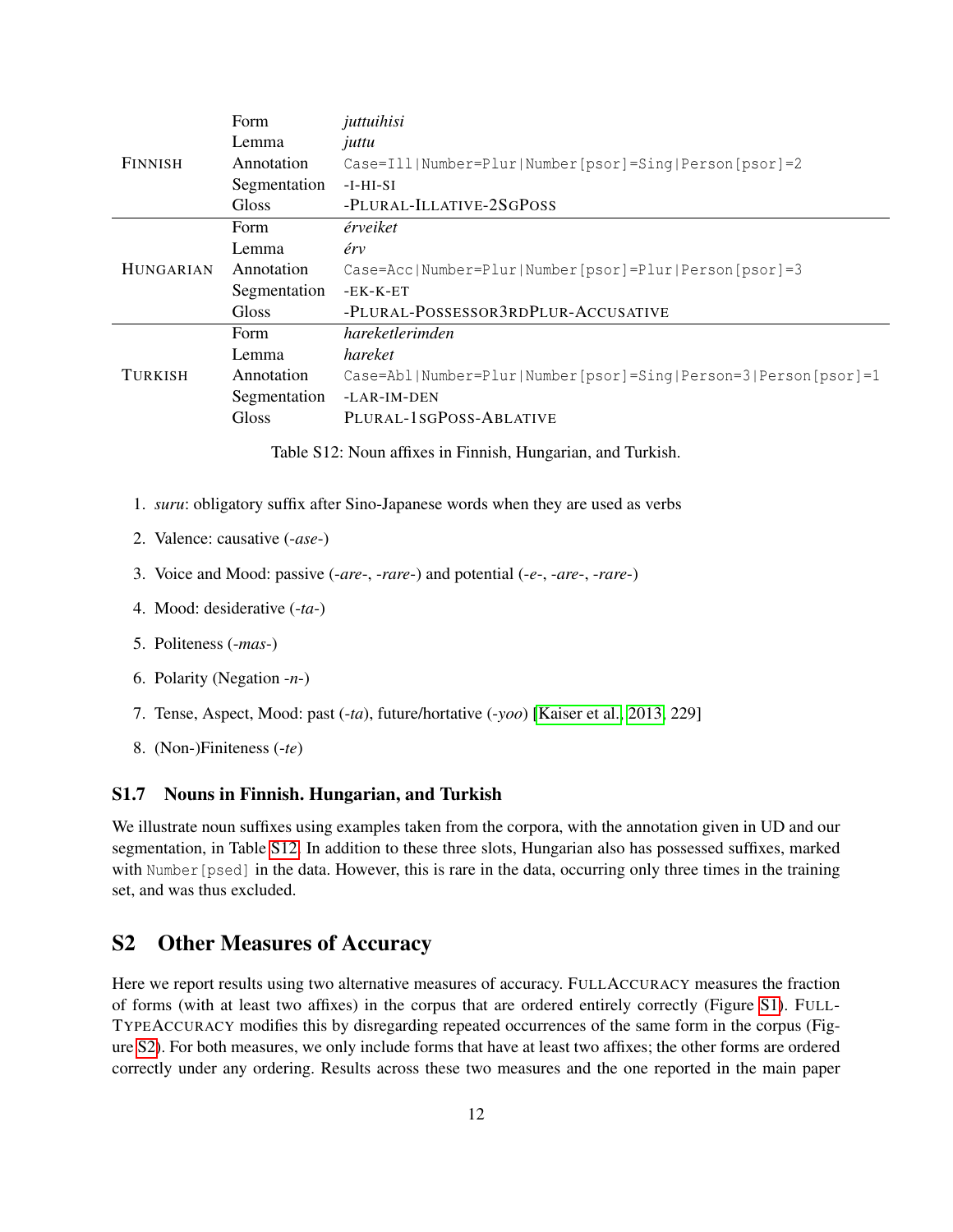strongly agree both numerically and in the qualitative patterns of the comparison between optimized orderings and baselines.

## <span id="page-12-0"></span>S3 Technical Details

#### <span id="page-12-1"></span>S3.1 Computation of Memory-Surprisal Tradeoff

As described in the main paper, we treat word forms as sequences  $w_1 \dots w_L$  of morphemes. The basic ingredient to estimating the bound on the memory-surprisal tradeoff curve is the conditional probability of a morpheme  $w_t$  given  $t$  preceding morphemes within a word token:

<span id="page-12-2"></span>
$$
P_t(w_k|w_{k-t}\ldots w_{k-1})\tag{1}
$$

*P*<sup>*t*</sup> is defined to only depend on the relative sequence of the morphemes  $w_{k-t}$ ...*w*<sub>*k*−1</sub>*w*<sub>*k*</sub>, not on the absolute value of  $k \in \{1, \ldots, L\}$ . That is, it does not keep track of the absolute position of the morphemes in a word.

The conditional distribution  $P_t$  is defined for every  $t = 0, 1, \ldots$ ; it formally defines a  $(t + 1)$ -th order Markov model. When  $w_{k-t}$ ... $w_{k-1}$  extends across the beginning of the word (that is, if  $k-t < 1$ ),  $P_t$  is conditioned simply on the entire prefix of length *k*−1 < *t*. To ensure that *P<sup>t</sup>* defines a proper normalized distribution over word forms (i.e., finite sequences of morphemes), we prefix and suffix morpheme sequences with special start-of-word and end-of-word symbols, respectively, in the definition of *P<sup>t</sup>* .

Then, by combining Equations (6) and (7) from the main paper and plugging in the observed corpus distribution for  $P$ ,  $I_t$  (Equation 5 in the main paper) can be written as

$$
I_t \equiv I[w_t : w_0 | w_1 ... w_{t-1}] \equiv \sum_{w_0 ... w_t} \frac{F(w_0 ... w_t)}{|C|} \log_2 \frac{P_t(w_t | w_0 ... w_{t-1})}{P_{t-1}(w_t | w_1 ... w_{t-1})}.
$$
 (2)

where the sum runs over all word tokens  $w_1 \ldots w_L$  in the corpus and all morphemes  $w_t$  within those;  $F(w_0 \dots w_t) \in \{0, 1, 2, \dots\}$  is the frequency of the morpheme sequence  $w_0 \dots w_t$  in the corpus, and  $|C|$  is the total number of morphemes in the corpus. Evaluating Equations (6) and (7) from the main paper for every  $T = 1, 2, \ldots$ , one then obtains a bound on the memory-surprisal tradeoff curve.

Following [Hahn et al.](#page-18-5) [\[2021\]](#page-18-5), we use Kneser-Ney smoothing to estimate *P<sup>t</sup>* . Further following [Hahn et al.](#page-18-5) [\[2021\]](#page-18-5), disjoint sets of data are used for estimating  $P(w_t|w_0 \dots w_{t-1})$  and  $F(w_0 \dots w_t)$ : All datasets were split into *training* and *held-out* partitions. For the Universal Dependencies corpora, these were already split (we used the *validation* partitions for held-out). For Sesotho, we used the split of [Hahn et al.](#page-18-5) [\[2021\]](#page-18-5). The heldout partition consisted of between 5% (Sesotho) and 43% (Hungarian verbs) of all tokens. We use the word form tokens in the training partition to estimate *P<sup>t</sup>* , and then use the word form tokens in the held-out partition to estimate *F* [\(2\)](#page-12-2). Estimating mutual information using two separate datasets in this way is a common approach with theoretical guarantees [\[McAllester and Stratos, 2020\]](#page-18-11) that prevents an overestimation bias arising when using a single dataset.

For each language, we parameterize possible morpheme orderings through the *N*! possible orderings of the *N* affix slots. Applying any such ordering to the forms extracted from the corpus results in a set of counterfactual forms with some associated memory-surprisal tradeoff curve.

Optimization Method Further following [Hahn et al.](#page-18-5) [\[2021\]](#page-18-5), we optimize orderings using an adaptation of the hill-climbing method originally devised by [Gildea and Temperley](#page-18-12) [\[2007\]](#page-18-12) for optimizing word order. The algorithm randomly initializes the ordering of slots. It then iteratively changes it to decrease AUC. In every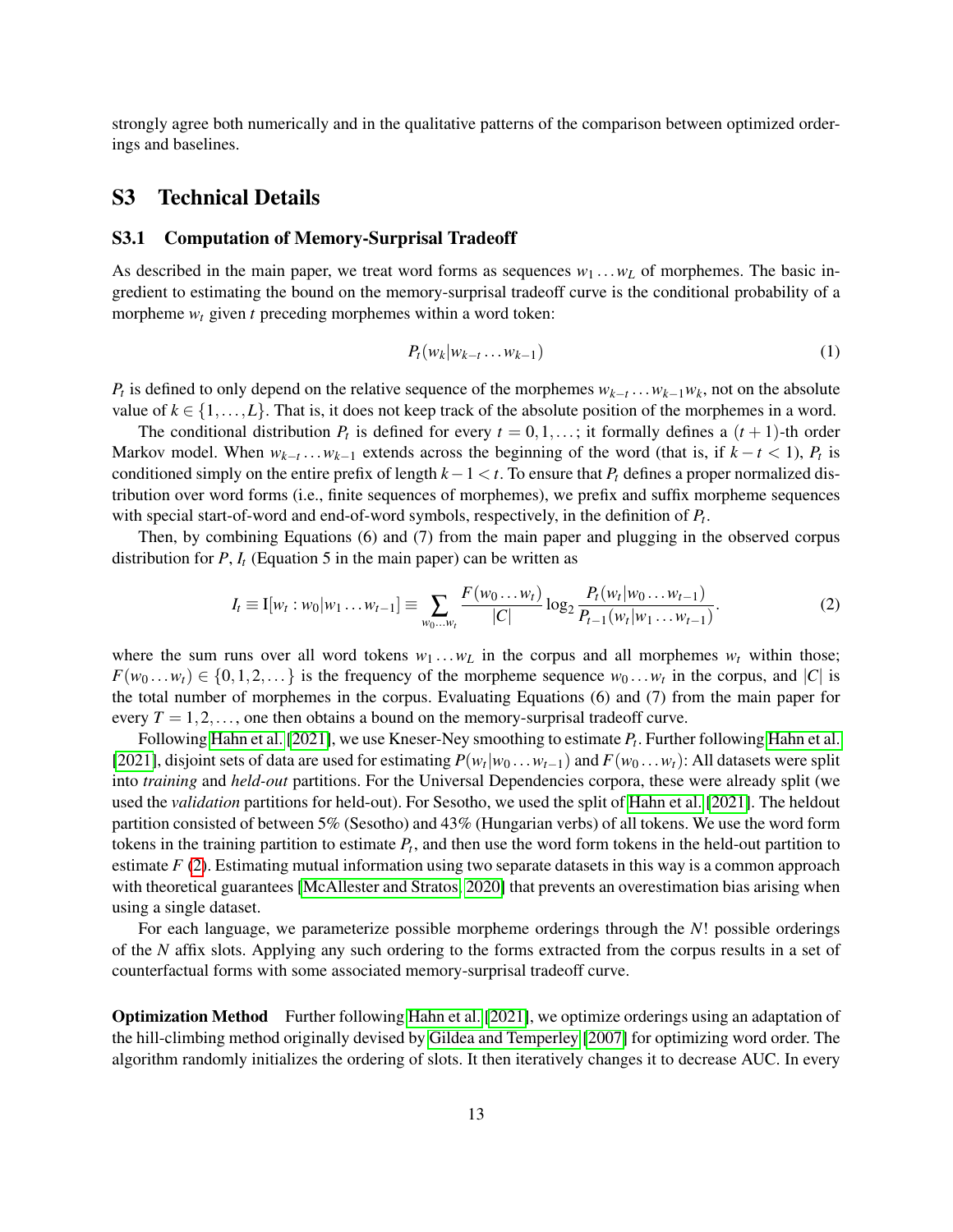

<span id="page-13-0"></span>Figure S1: Accuracies in predicting verb morpheme ordering, according to the FULLACCURACY measure. For the baselines, we provide both a smoothed violin plot of the distribution of accuracies, and the mean accuracy as a horizontal line (green and blue). For the optimized order, we show the accuracy as a horizontal line (red). In all languages, optimized orderings provide higher accuracy than the mean of the random baselines at  $p < 0.001$ .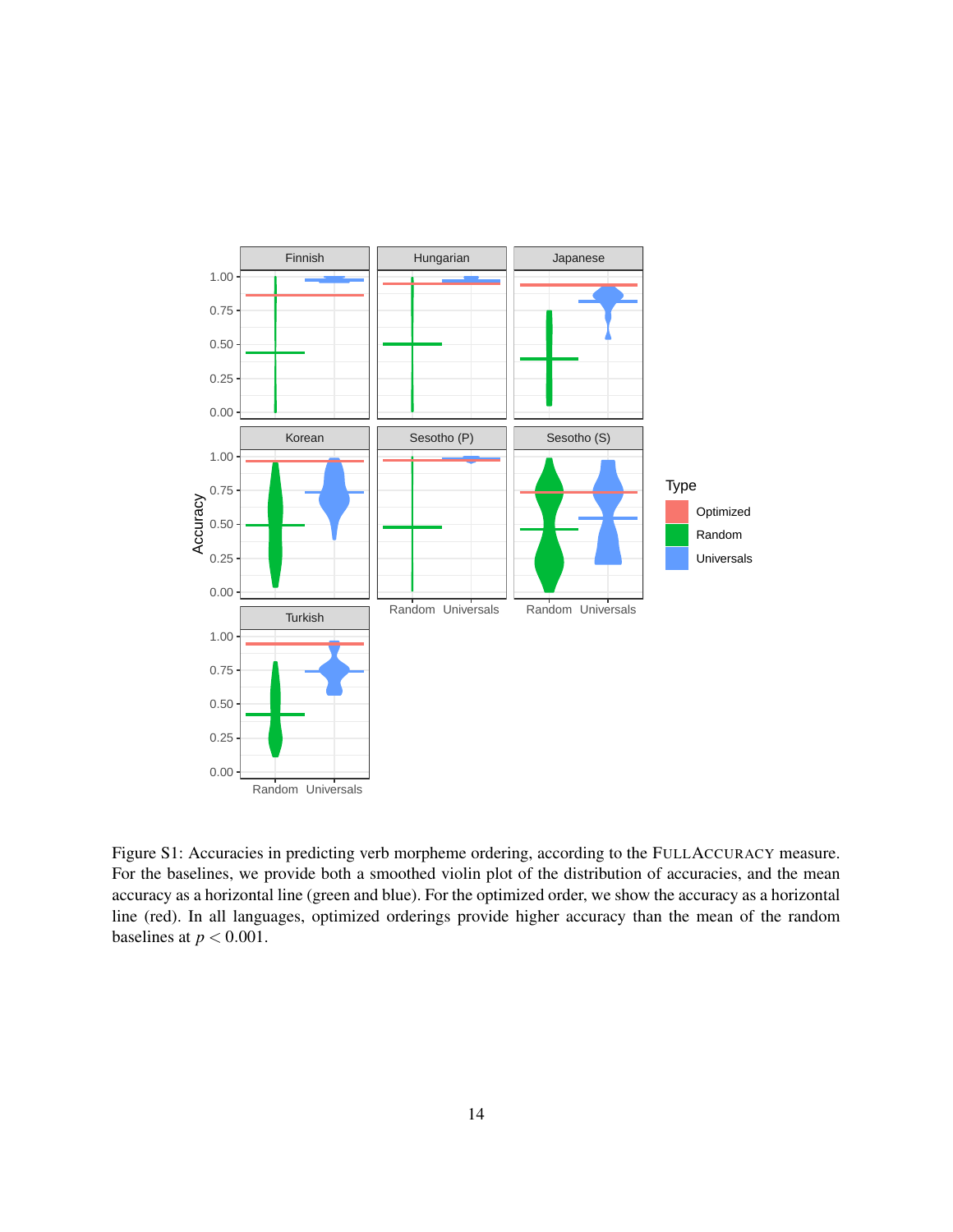

<span id="page-14-0"></span>Figure S2: Accuracies in predicting verb morpheme ordering, according to the FULLTYPEACCURACY measure. For the baselines, we provide both a smoothed violin plot of the distribution of accuracies, and the mean accuracy as a horizontal line (green and blue). For the optimized order, we show the accuracy as a horizontal line (red). In all languages, optimized orderings provide higher accuracy than the mean of the random baselines at  $p < 0.001$ .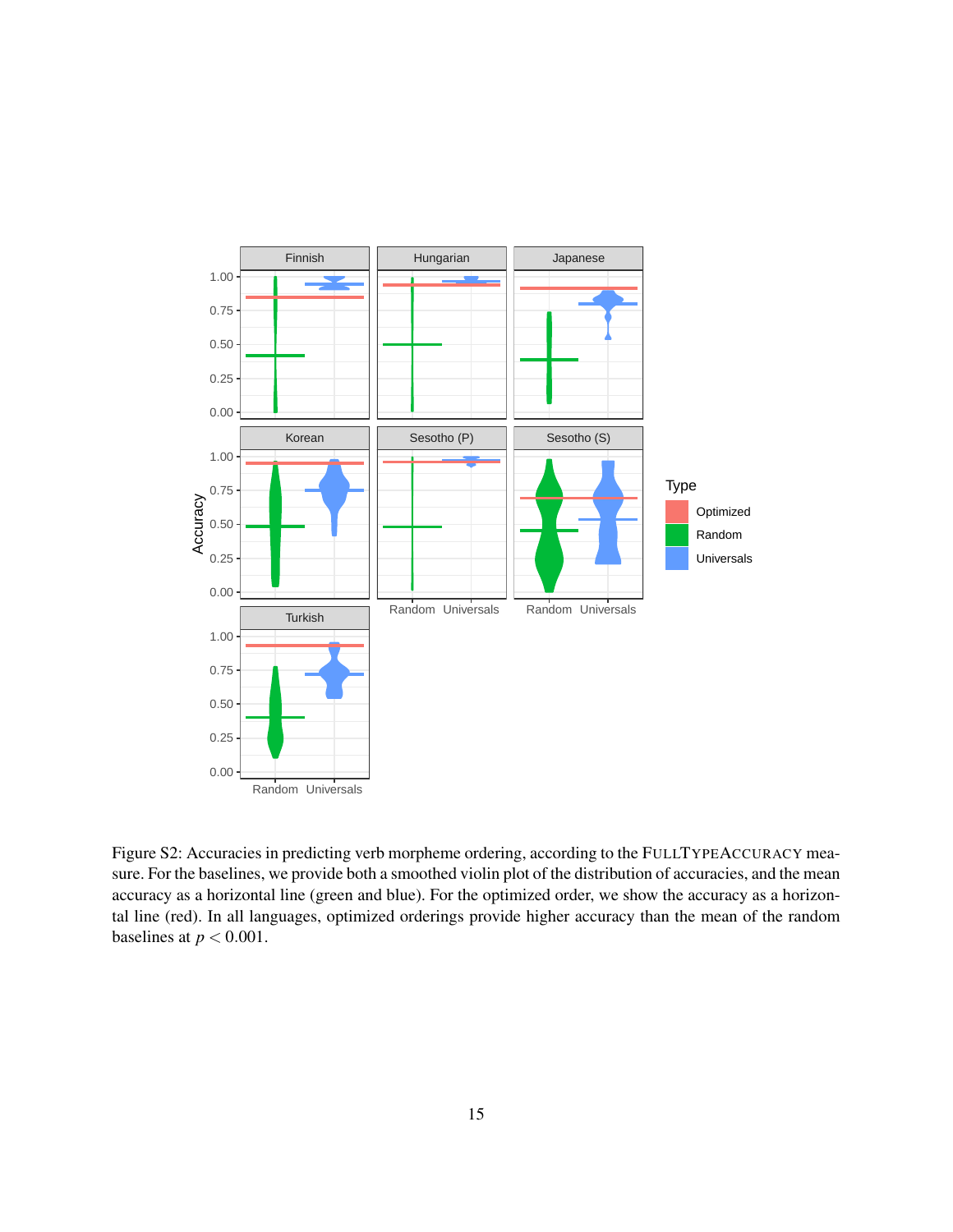iteration, it randomly chooses a slot, and moves it to some other position (between two other slots, or at the beginning or end) in such a way to maximally decrease AUC. To speed up computation, slots occurring fewer than 10 times are sampled only in about 5% of iterations, and the algorithm considers only a random subset of about half of all possible positions in every iteration. Optimization runs for 1,000 iterations, empirically sufficient to guarantee convergence. Due to the difficulty of combinatorial optimization, this algorithm is not guaranteed to find the global optimum. However, as [Gildea and Temperley](#page-18-12) [\[2007\]](#page-18-12) previously, we find its results to be consistent across runs and to have lower AUC than all randomly sampled orderings.

On the Role of Conditional Mutual Information We note that some prior work has considered the role of unconditional mutual information  $I[w_t:w_0]$  in human language [e.g. Ebeling and Pöschel, 1994, [Futrell](#page-18-14) [et al., 2020\]](#page-18-14), whereas the bounds used here are based on conditional mutual information. Informally, the choice of conditional mutual information reflects the fact that utilizing information from the distant past induces memory load only to the extent that it is not redundantly reflected in the intervening material; conditional mutual information only reflects those bits of predictive information that cannot be redundantly inferred from intervening material. Corresponding theoretical bounds on memory load cannot be obtained in general considering only unconditional mutual information [\[Hahn et al., 2021\]](#page-18-5).

#### <span id="page-15-0"></span>S3.2 Example Computation of Memory-Surprisal Tradeoff

Here, we provide an example for the calculation of the bound on the memory-surprisal tradeoff curve and its AUC, using the example of Sesotho verb suffixes, comparing real and reverse orderings.

**Conditional Mutual Information** Recall that the conditional mutual information  $I_t$  is defined as (Equatuion [2\)](#page-12-2):

$$
I_t \equiv I[w_t:w_0|w_1\ldots w_{t-1}] \equiv \sum_{w_0\ldots w_t} \frac{F(w_0\ldots w_t)}{|C|} \log_2 \frac{P_t(w_t|w_0\ldots w_{t-1})}{P_{t-1}(w_t|w_1\ldots w_{t-1})}.
$$
 (3)

The resulting curve for Sesotho suffixes is shown in Figure [S3](#page-16-0) (bottom left). There is a difference, though barely perceptible, whereby  $I_t$  decays faster for the real orderings than for the reverse orderings.

To understand whether this difference is meaningful, it is helpful to consider *I<sup>t</sup>* for individual suffix classes. In Figure [S3](#page-16-0) (top), we show this quantity separately for the different types of suffixes in Sesotho, that is, we restrict the summation  $\sum_{w_0...w_t}$  and the normalization constant |*C*| to those sequences where  $w_t$  is an affix of a specific morphological category. The results show that, for several of the affix classes, the decay of *It* is distinctively steeper for the real ordering than the reverse ordering. For instance, for the Derivation affix class, conditional mutual information with the immediately preceding morpheme is substantially higher in the real orderings (where the preceding morpheme is the root) than in reverse orderings (where the preceding morpheme is an inflectional morpheme). As described in the main paper, such a steep fall-off indicates that predictive information is concentrated in the recent past, which reduces the memory load needed for accurate prediction. Importantly, no affix class shows a clear pattern in the reverse direction.

By averaging these curves, weighted by the corpus frequency of different affix types, one obtains the overall curves for  $I_t$  shown in Figure [S3](#page-16-0) (bottom left). The resulting curves mirror the pattern observed in the individual curves, though the numerical difference between real and reverse orderings is small: This is a common phenomenon when calculating memory-surprisal tradeoffs: It turns out that the Mood affix is by far the most common one, and thus dominates the overall average information. In general, high-frequency morphemes will tend to be less sensitive to ordering differences, because their high frequency makes them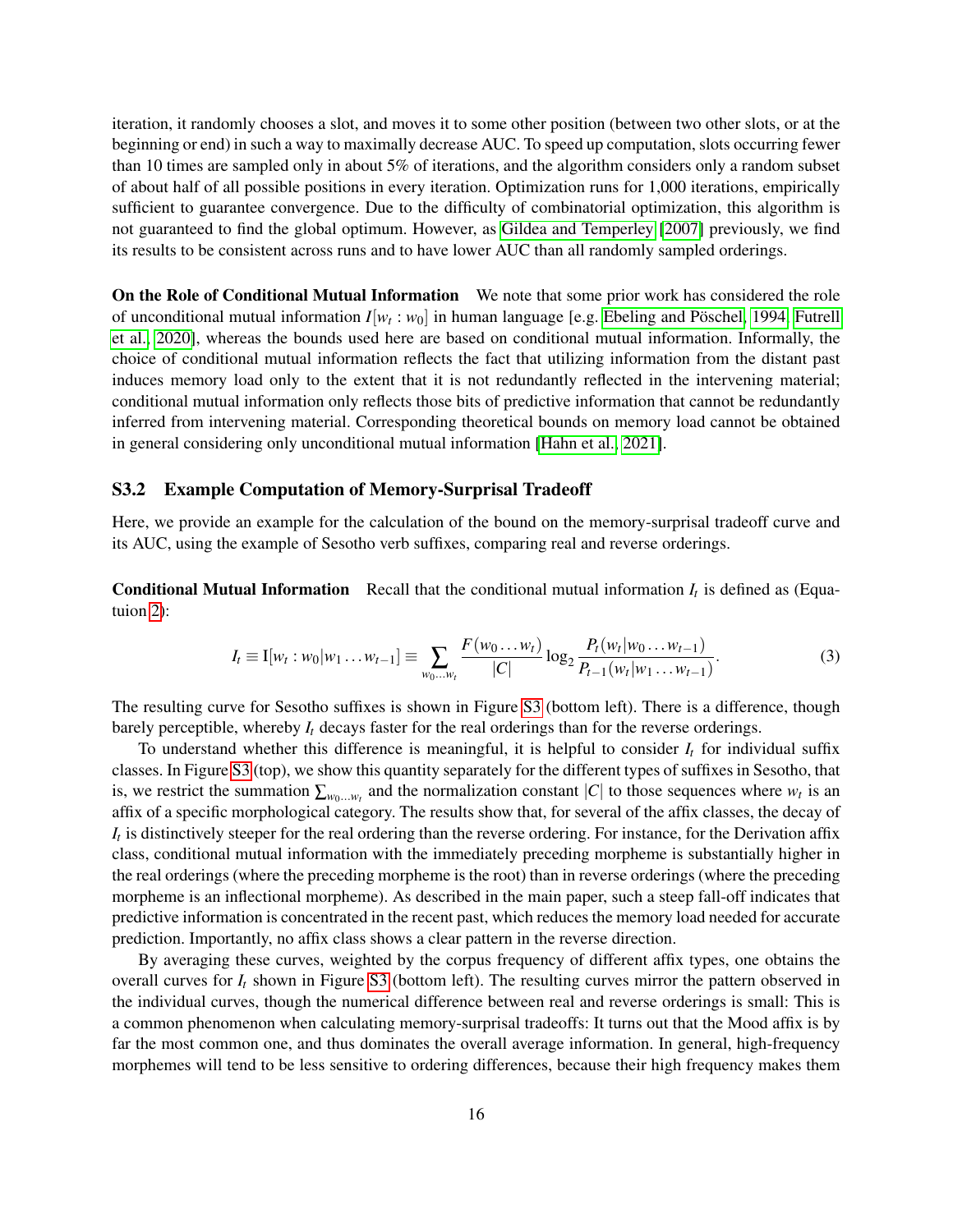

<span id="page-16-0"></span>Figure S3: Conditional mutual information *I<sup>t</sup>* (top and bottom left) and memory-surprisal tradeoff (bottom right) for Sesotho verb suffixes. See text for details.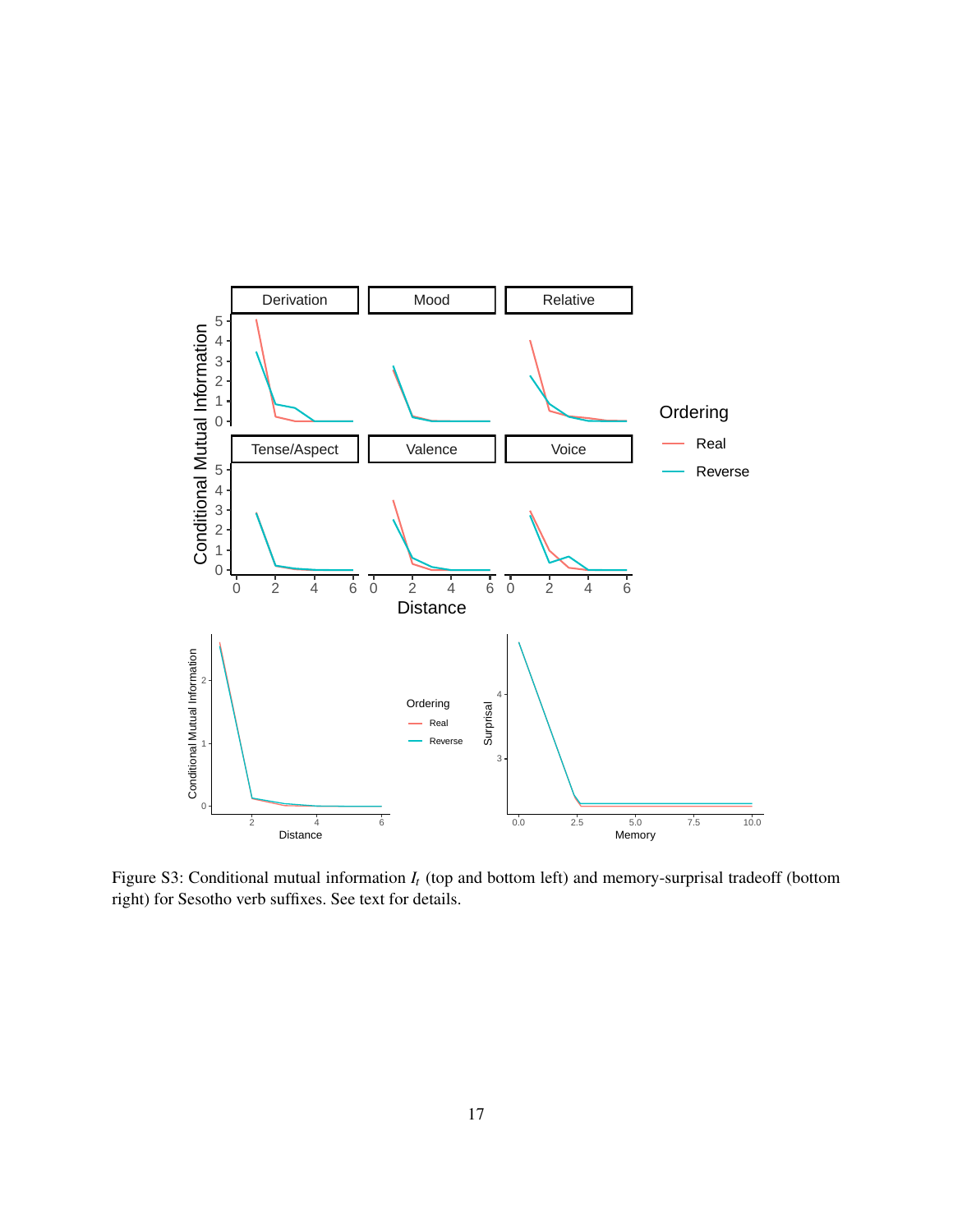always relatively easy to predict. Differences between the efficiency of different orderings are thus typically driven by lower-frequency affixes for which ordering strongly impacts how easy they are to predict from their immediate context. Considering affix classes individually shows that the overall difference, even though small, is meaningful.

Tradeoff Curve By further applying Equations (6–7) from the main paper and tracing out all values of  $T = 1, 2, 3, \ldots$ , one then obtains a bound on the memory-surprisal tradeoff curves, shown in Figure [S3](#page-16-0) (bottom right). More specifically, for every  $T = 1, 2, 3, \ldots$ , one computes memory capacity as

$$
M_T := \sum_{t=1}^T t I_t. \tag{4}
$$

and surprisal as

$$
S_T := S_{\infty} + \sum_{t=T+1}^{\infty} I_t.
$$
\n<sup>(5)</sup>

By connecting these points, one obtains a bound on the tradeoff curve as shown in Figure [S3](#page-16-0) (bottom right). Due to the factor *t* inside  $M_T$ , a steeper fall-off in  $I_t$  translates into lower memory capacity  $M_T$  needed for the same level of surprisal  $S_T$ . For some sufficiently large  $T_{max}$  (bounded by the length of the longest word form in the corpus),  $I_{T_{max}}$  will become zero, and  $M_T$  and  $S_T$  will not change any more as *T* increases beyond  $T_{max}$ . In this case,  $S_{T_{max}}$  will equal  $S_{\infty}$ , the surprisal obtained with perfect memory. In the case of Figure [S3](#page-16-0) (bottom left), this situation is attained at  $T_{max} = 4$ . For any comprehender with memory capacity greater than  $M_{T_{max}}$ , surprisal will still be at least  $S_{T_{max}} = S_{\infty}$ ; thus, the tradeoff curve in theory extends infinitely to the right horizontally (we show it up to  $M = 10$  in the figure).

These curves reflect the Pareto frontiers for possible comprehenders: For any comprehender, its average surprisal and average memory usage cannot lie below the curve. The real orderings have a slightly more efficient tradeoff than the reverse orderings, as surprisal is lower at high memory capacities. Again, the numerical difference between real and reverse orderings appears small, but we note that this difference applies, on average, at every single morpheme in every word. A small change in the per-morpheme surprisal can lead to more significant change in overall surprisal across a word form or a sentence. Specifically, while the average difference is small, considering  $I_t$  separately for affix classes (Figure [S3,](#page-16-0) top) shows that substantial surprisal differences should be expected on derivational affixes, relative clause markers, and valence and voice affixes.

AUC The AUC measure used for determining the overall efficiency of an ordering is then derived by calculating the area under the tradeoff curve; this is smaller when the tradeoff curve decays faster. As the tradeoff curve in theory extends infinitely to the right, AUC needs to be restricted to some arbitrary upper bound *Mmax* on memory, for which we follow [Hahn et al.](#page-18-5) [\[2021\]](#page-18-5) in taking *Mmax* = 10 as in Figure [S3](#page-16-0) (bottom right) across all languages. Note that, while the choice of *Mmax* substantially impacts the *absolute value* of AUC, impact on the *relative efficiencies* of different orderings is negligible. Geometrically, a smaller AUC indicates that the set below the Pareto frontier, the set of "impossible comprehenders", is smaller, indicating a more efficient tradeoff.

Efficiency and *S*<sup>∞</sup> In the specific case of Figure [S3,](#page-16-0) not only the tradeoff's efficiency, but also the overall surprisal  $S_{\infty}$  differs between the two orderings even at unbounded memory, though this does not always have to be the case [see [Hahn et al., 2021,](#page-18-5) for more discussion]. Figure [S3](#page-16-0) shows that, for several suffix types, the